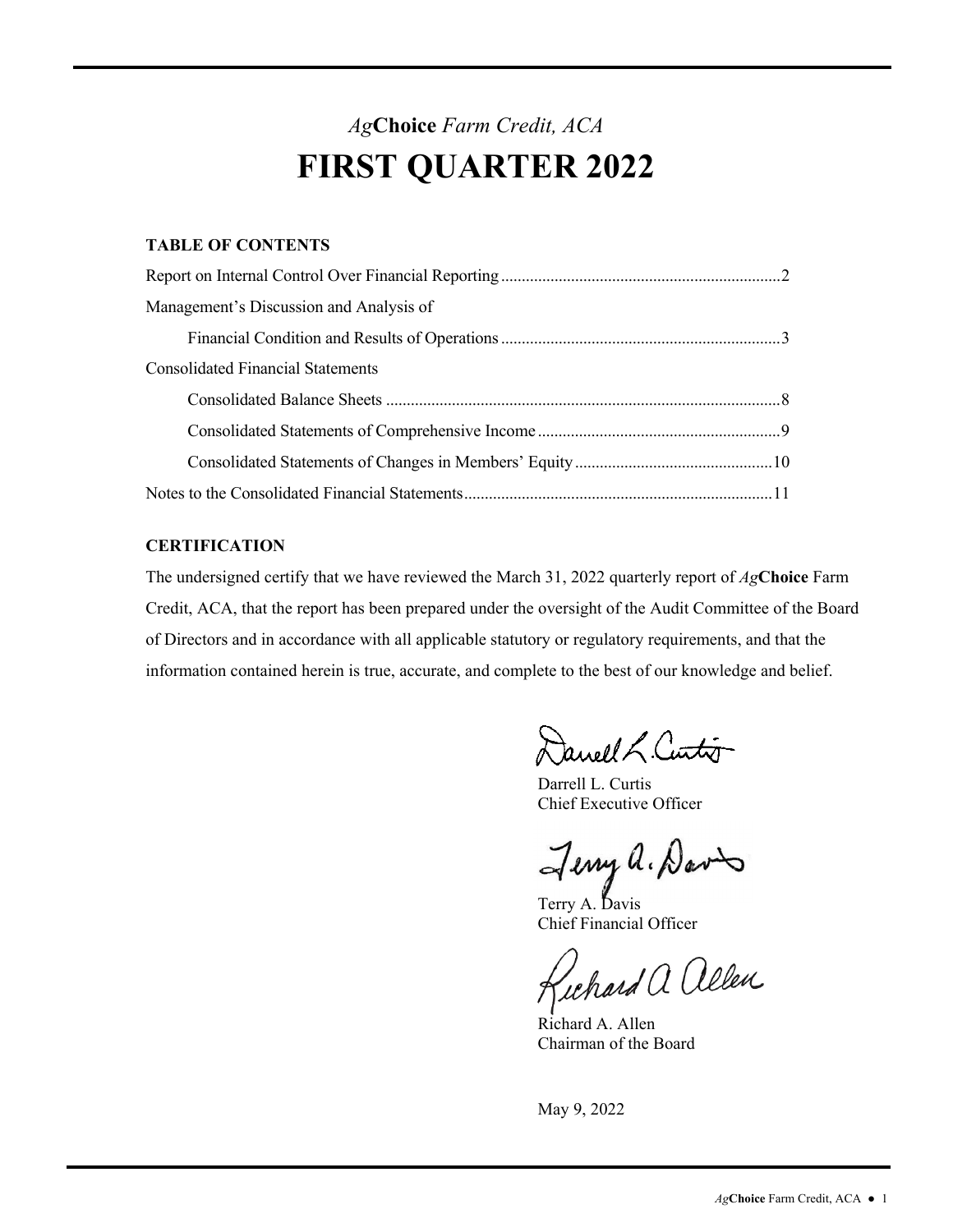# <span id="page-1-0"></span>*Ag***Choice** *Farm Credit, ACA*  **Report on Internal Control Over Financial Reporting**

The Association's principal executives and principal financial officers, or persons performing similar functions, are responsible for establishing and maintaining adequate internal control over financial reporting for the Association's Consolidated Financial Statements. For purposes of this report, "internal control over financial reporting" is defined as a process designed by, or under the supervision of the Association's principal executives and principal financial officers, or persons performing similar functions, and affected by its Board of Directors, management and other personnel. This process provides reasonable assurance regarding the reliability of financial reporting information and the preparation of the Consolidated Financial Statements for external purposes in accordance with accounting principles generally accepted in the United States of America.

Internal control over financial reporting includes those policies and procedures that: (1) pertain to the maintenance of records that in reasonable detail accurately and fairly reflect the transactions and dispositions of the assets of the Association, (2) provide reasonable assurance that transactions are recorded as necessary to permit preparation of financial information in accordance with accounting principles generally accepted in the United States of America, and that receipts and expenditures are being made only in accordance with authorizations of management and directors of the Association, and (3) provide reasonable assurance regarding prevention or timely detection of unauthorized acquisition, use or disposition of the Association's assets that could have a material effect on its Consolidated Financial Statements.

The Association's management has completed an assessment of the effectiveness of internal control over financial reporting as of March 31, 2022. In making the assessment, management used the framework in *Internal Control — Integrated Framework (2013)*, promulgated by the Committee of Sponsoring Organizations of the Treadway Commission, commonly referred to as the "COSO" criteria.

 Association's management determined that there were no Based on the assessment performed, the Association's management concluded that as of March 31, 2022, the internal control over financial reporting was effective based upon the COSO criteria. Additionally, based on this assessment, the material weaknesses in the internal control over financial reporting as of March 31, 2022.

Daneel L. Curtis

Darrell L. Curtis Chief Executive Officer

Jeny a. Davis

Chief Financial Officer

May 9, 2022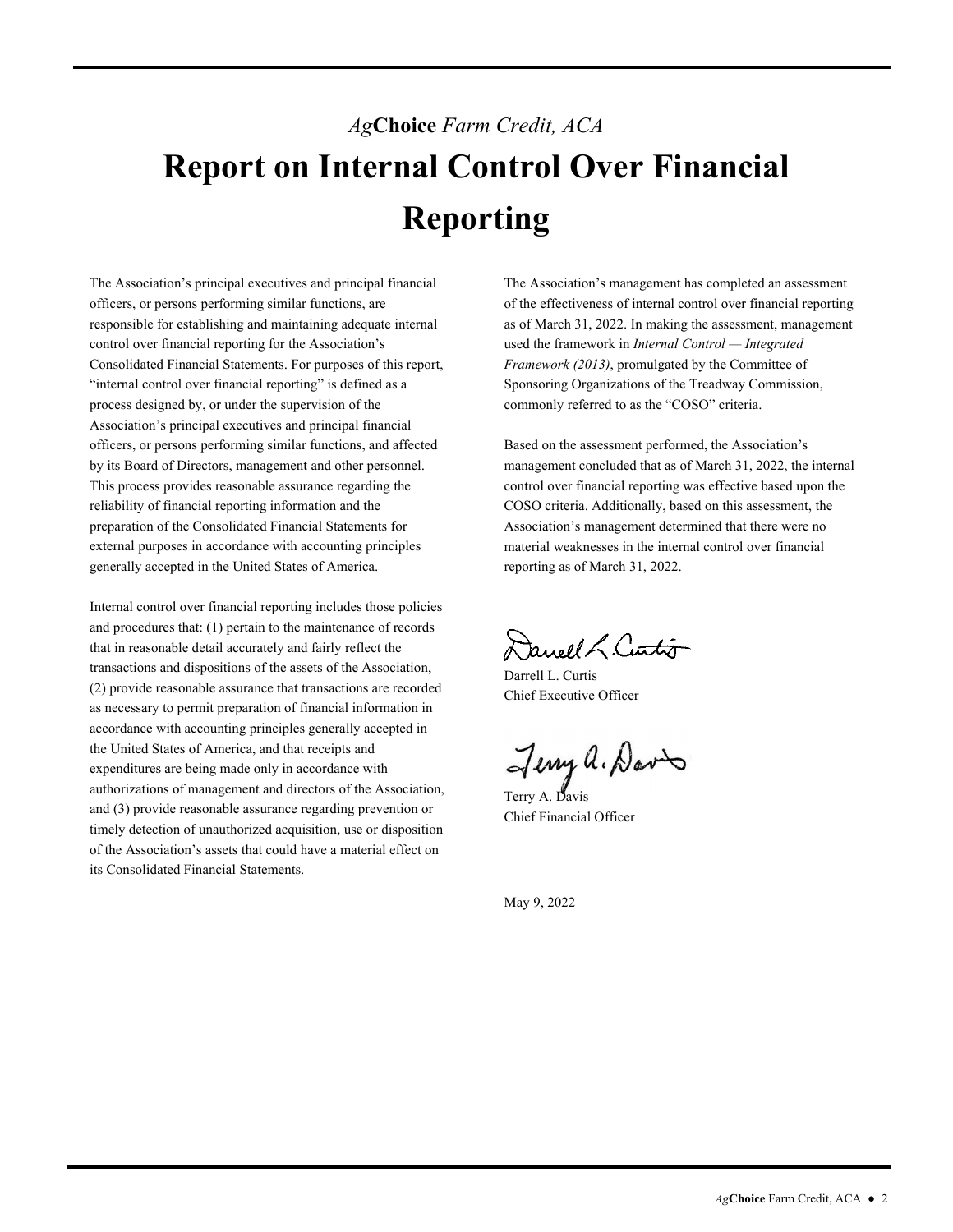## <span id="page-2-0"></span>*Ag***Choice** *Farm Credit, ACA*  **Management's Discussion and Analysis of Financial Condition and Results of Operations**

#### *(dollars in thousands)*

The following commentary reviews the financial condition and results of operations of *AgCh***oice** Farm Credit ACA, (Association) for the period ended March 31, 2022. These comments should be read in conjunction with the accompanying financial statements, notes to the financial statements, and the 2021 Annual Report of the Association. The accompanying consolidated financial statements were prepared under the oversight of the Audit Committee of the Board of Directors. Information in any part of this Quarterly Report may be incorporated by reference in answer or partial answer to any other item of the Quarterly Report.

#### **LOAN PORTFOLIO**

The Association provides funds to farmers, rural homeowners and farm-related businesses for financing of short- and intermediate-term loans and long-term real estate mortgage loans. The Association's loan portfolio is diversified over a range of agricultural commodities, including dairy, livestock, poultry, forest products, and various crops, and also includes part-time farm and rural home loans. Farm size varies, and many of the borrowers in the region have diversified farming operations. This factor, along with the numerous opportunities for non-farm income in the area, impacts the level of dependency on a given commodity.

Loans at March 31, 2022 totaled \$2,729,283 compared to \$2,587,854 at December 31, 2021, an increase of \$141,429 (5.5 percent). Allowance for loan losses increased \$428 (3.0 percent) to \$14,929 during the first three months of 2022, resulting in net loans (loans less allowance for loan losses) of \$2,714,354 and \$2,573,353 at March 31, 2022 and December 31, 2021, respectively. Nonaccrual loans decreased \$376 (6.0 percent) from \$6,230 at December 31, 2021 to \$5,854 at March 31, 2022. The Association held no other property owned at March 31, 2022.

 acceptable. The Allowance for loan losses represented 0.55 December 31, 2021, and 255.02 and 232.76 percent of There is an inherent risk in the extension of any type of credit and, accordingly, the Association maintains an Allowance for loan losses consistent with the risk measured in the portfolio. Credit administration remains satisfactory and the overall credit quality of the Association's loan portfolio has remained percent of loans at March 31, 2022 and 0.56 percent of loans in

respectively. See also Note 2, *Loans and Allowance for Loan Losses*, in the Notes to the Consolidated Financial Statements.

#### **RESULTS OF OPERATIONS**

#### *For the three months ended March 31, 2022*

Net income for the three months ended March 31, 2022 totaled \$11,610, an increase of \$834 (7.7 percent) compared to the three months ended March 31, 2021. Major changes in the components of net income are identified as follows:

- Net interest income increased \$844 (5.8 percent) for the quarter ended March 31, 2022, compared to the same period in 2021. The increase in net interest income is primarily attributable to (a) a \$689 increase in net interest income on accruing loans, (b) a \$188 increase in the Association's earnings on loanable funds offset by (c) funds a \$33 decrease in interest income on nonaccruing loans.
- The risks identified in the Association's Loan portfolio required a provision of allowance for loan losses of \$428 in the first quarter of 2022, compared to a provision of allowance for loan losses of \$254 in the same quarter of 2021. The Association's nonaccrual loans to total loans decreased to 0.21 percent at March 31, 2022, compared to 0.24 percent at December 31, 2021 and 0.38 percent at March 31, 2021. See also Note 2, *Loans and Allowance for Loan Losses*, in the Notes to the Consolidated Financial Statements.
- estimable and because there is a history of these Collision and the method baneon states of the states of the states of the states of the states of the states of the states of the states of the states of the states of the states of the states of the states of the states Patronage refunds from other Farm Credit institutions of \$4,243 and \$3,588 were accrued during the first quarter of 2022 and 2021, respectively, and management anticipates additional income for the remaining quarters in 2022. Since this income from AgFirst Farm Credit Bank (the Bank) is reasonably earnings, management is of the opinion that including this income in quarterly operations provides shareholders with a more accurate forecast of annualized net income. The increase in the accrual in 2022 is due to the impact of an increase in loan volume.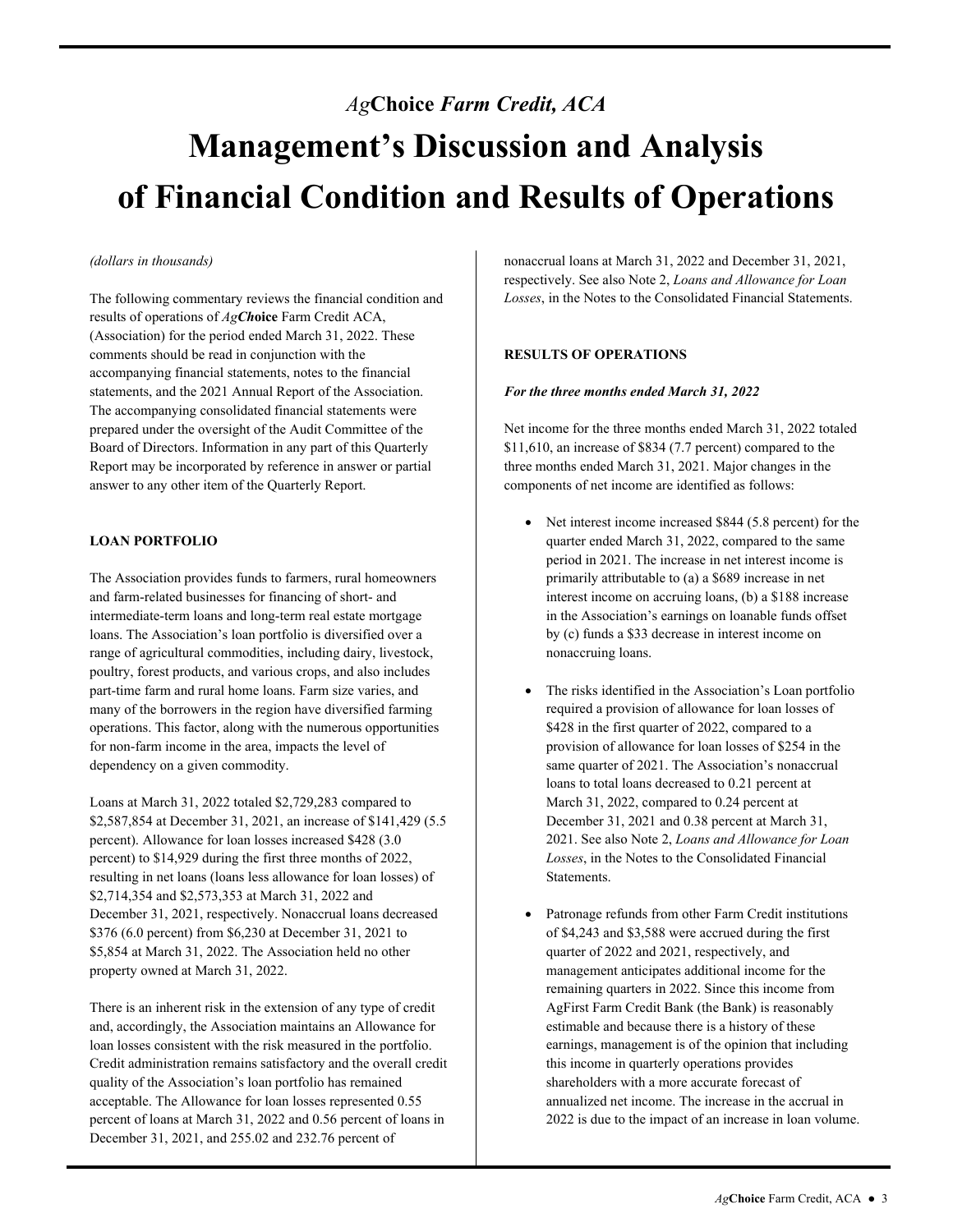- Total noninterest income increased in the first quarter by \$850 (18.5 percent) including (a) an increase of \$655 in patronage refunds from other Farm Credit institutions, (b) an increase of \$67 in loan fees, (c) an increase of \$17 in fees for financially related services, (d) an increase of \$64 in sales of property and equipment and (e) an increase of \$51 in gains on other transactions, offset by (f) a decrease of \$4 in other noninterest income.
- $\bullet$ Noninterest expense for the first quarter of 2022 was \$8,741, an increase of \$607 (7.5 percent) as compared to \$8,134 for the first quarter of 2021.

The decrease of \$190 (3.6 percent) in Salaries and employee benefits includes a decrease of \$354 (18.7 percent) in employee benefits offset by an increase in salaries of \$113 (2.7 percent) and a decrease in deferred personnel costs of \$51 (6.3 percent) in 2022 compared to 2021. See also Note 7, *Employee Benefit Plans*, in the Notes to the Consolidated Financial Statements.

Insurance fund premium expense increased \$111 (15.1 percent) due to an increase in Notes payable to the Bank. Farm Credit System Insurance Corporation (FCSIC) premium rates of 16 basis points remained unchanged year over year.

Purchased services expense increased by \$305 (70.6 percent). The Association recorded \$370 in mergerrelated expenses for the quarter ended March 31, 2022, \$308 of which was for purchased services. See also Note 9, *Merger Activity*, in the Notes to the Consolidated Financial Statements.

 expenses, offset by decreases in communication, data Occupancy and equipment and Other operating expenses were \$2,047 in 2022, an increase of \$381 (22.9 percent) compared to \$1,666 in 2021, which includes increases in directors, training, travel, occupancy and equipment, public relations and other processing and advertising expenses.

 The Association recorded a Provision for income taxes of \$169 and \$90 for the first quarters of 2022 and 2021, respectively. The increase is due to higher ACA nonpat income from participations purchased and from fee income generated through our participation in the SBA PPP program.

#### **FUNDING SOURCES**

 Agreement utilizes the Association's credit and fiscal sections. The variable rate note is utilized by the Association to requirements. The fixed rate note is used specifically to fund offset by current year cash generated from operating activities The principal source of funds for the Association is the borrowing relationship established with the Bank through a General Financing Agreement. The General Financing performance as criteria for establishing a line of credit on which the Association may draw funds. The Bank advances funds to the Association in the form of notes payable. The notes payable are segmented into variable rate and fixed rate fund variable rate loan advances and operating funds fixed rate loan advances made by the Association. Total Notes payable to the Bank at March 31, 2022, were \$2,218,903 as compared to \$2,122,048 at December 31, 2021. This increase of \$96,855 (4.6 percent) resulted from an increase in loans, and the receipt of prior year patronage refunds from AgFirst.

#### **CAPITAL RESOURCES**

Capital serves to support asset growth and provide protection against unexpected credit and interest rate risk and operating losses. Capital is also needed for future growth and investment in new products and services.

 The Association Board of Directors establishes, adopts, and treated equitably. There were no material changes to the capital maintains a formal written capital adequacy plan to ensure that adequate capital is maintained for continued financial viability, to provide for growth necessary to meet the needs of members/borrowers, and to ensure that all stockholders are plan for 2022 that would affect minimum stock purchases or have an effect on the Association's ability to retire stock and distribute earnings.

Total members' equity at March 31, 2022 was \$484,054 an increase of \$11,730 (2.5 percent) compared to the December 31, 2021 total of \$472,324. The increase is primarily attributed to year-to-date earnings.

Total capital stock and participation certificates were \$9,795 on March 31, 2022, compared to \$9,676 on December 31, 2021.

 capital ratios. Farm Credit Administration (FCA) regulations require all Farm Credit institutions to maintain certain minimum regulatory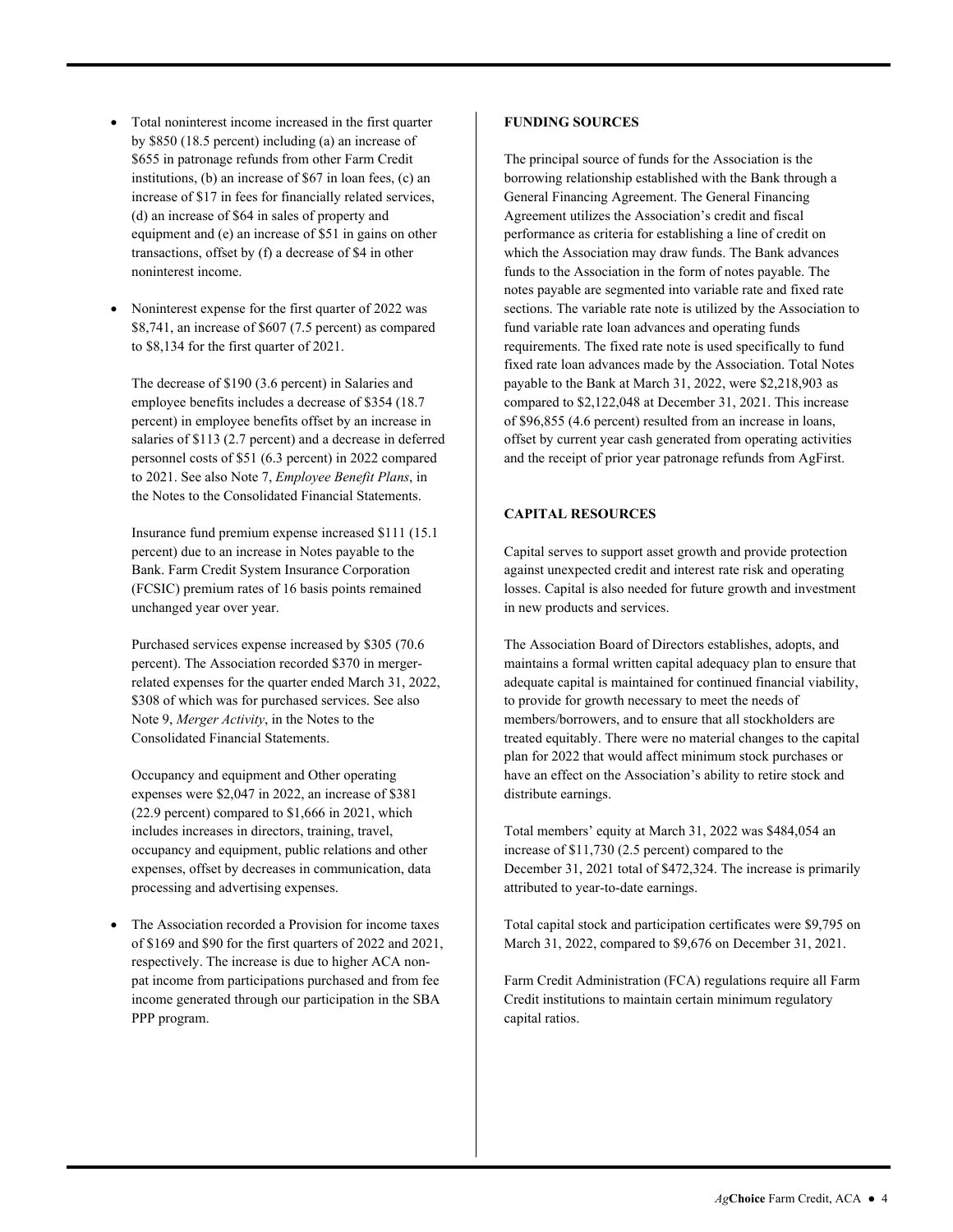As of March 31, 2022, the Association was well above the minimum regulatory ratios for all capital adequacy ratios:

| Ratio                   | <b>Minimum</b><br>Requirement | <b>Minimum Requirement</b><br>with Capital<br><b>Conservation Buffer</b> | <b>Capital Ratios as of</b><br>March 31, 2022 |
|-------------------------|-------------------------------|--------------------------------------------------------------------------|-----------------------------------------------|
| Risk-adjusted ratios:   |                               |                                                                          |                                               |
| CET1 Capital            | 4.50%                         | 7.00%                                                                    | 15.68%                                        |
| Tier 1 Capital          | $6.00\%$                      | 8.50%                                                                    | 15.68%                                        |
| Total Capital           | 8.00%                         | 10.50%                                                                   | 16.20%                                        |
| Permanent Capital Ratio | 7.00%                         | 7.00%                                                                    | 15.82%                                        |
| Non-risk-adjusted:      |                               |                                                                          |                                               |
| Tier 1 Leverage Ratio   | $4.0\%$                       | $5.0\%$                                                                  | 17.10%                                        |
| UREE Leverage Ratio     | $1.5\%$                       | $1.5\%$                                                                  | 16.74%                                        |

If the capital ratios fall below the minimum regulatory requirements, including the buffer amounts, capital distributions (equity redemptions, dividends, and patronage) and discretionary senior executive bonuses are restricted or prohibited without prior FCA approval.

#### **FUTURE OF LIBOR**

In 2017, the United Kingdom's Financial Conduct Authority (UK FCA), which regulates LIBOR, announced its intention to stop persuading or compelling the group of major banks that sustains LIBOR to submit rate quotations after 2021.

On March 5, 2021, ICE Benchmark Administration (IBA) (the entity that is responsible for calculating LIBOR) announced its intention to cease the publication of the one-week and twomonth US dollar LIBOR settings immediately following the LIBOR publication on December 31, 2021, and the remaining US dollar LIBOR settings immediately following the LIBOR publication on June 30, 2023. On the same day, the UK FCA announced that the IBA had notified the UK FCA of its intent, among other things, to cease providing certain US dollar LIBOR settings as of June 30, 2023. In its announcement, the UK FCA confirmed that all 35 LIBOR tenors (including with respect to US dollar LIBOR) will be discontinued or declared nonrepresentative as of either: (a) immediately after December 31, 2021 or (b) immediately after June 30, 2023.

 made to customers and Systemwide Debt Securities that are The Association has exposure to LIBOR arising from loans issued by the Funding Corporation on the Bank's and Association's behalf. Alternative reference rates that replace LIBOR may not yield the same or similar economic results over the lives of the financial instruments, which could adversely affect the value of, and return on, instruments held.

 The guidelines direct each System institution to develop a implement alternative reference rates. The FCA has issued guidelines with similar guidance as the U.S. prudential regulators but applicable for System institutions to follow as they prepare for the expected phase-out of LIBOR. LIBOR transition plan designed to provide an orderly roadmap of actions that will reduce LIBOR exposure, stop the inflow of new LIBOR volume, and adjust operating processes to

On December 8, 2021, the FCA issued another informational memorandum to provide additional guidance to Farm Credit System institutions on their transition away from LIBOR. The

 loans and investments are deemed new contracts; limited guidance encourages Farm Credit System institutions to stop entering into new contracts that reference LIBOR as soon as practicable, and in any event no later than December 31, 2021. Entering into new LIBOR-referenced contracts after that date would present safety and soundness risk. The guidance also provides clarity on what the FCA considers a new LIBOR indexed contract; whether purchases of legacy LIBOR-indexed exceptions for entering into new LIBOR contracts that reduce or hedge risk in legacy LIBOR contracts; and the due diligence and other procedures required before using other benchmark/reference rate alternatives to LIBOR (beyond SOFR), including credit-sensitive alternative rates.

 transition, including, but not limited to, financial, market, The Association has implemented LIBOR transition plans and continues to analyze potential risks associated with the LIBOR accounting, operational, legal, tax, reputational, and compliance risks.

On July 26, 2021, the Alternative Reference Rates Committee (ARRC) announced it will recommend the CME Group's forward-looking SOFR term rates. The ARRC's formal recommendation of SOFR term rates is a major milestone and is expected to increase the volume of transactions quoted in SOFR, supporting the implementation of the transition away from LIBOR.

On October 20, 2021, the U.S. prudential regulators issued a joint statement emphasizing the expectation that supervised institutions with LIBOR exposure continue to progress toward an orderly transition away from LIBOR, reiterating that supervised institutions should, with limited exceptions, cease entering into new contracts that use US dollar LIBOR as a reference rate as soon as practicable, but no later than December 31, 2021. They further stated that entering into new contracts, including derivatives, after that date would create safety and soundness risks. The joint statement clarified that entering into such new contracts would include an agreement that (1) creates additional LIBOR disclosure or (2) extends the term of an existing LIBOR contract, but that a draw on an existing agreement that is legally enforceable, e.g., a committed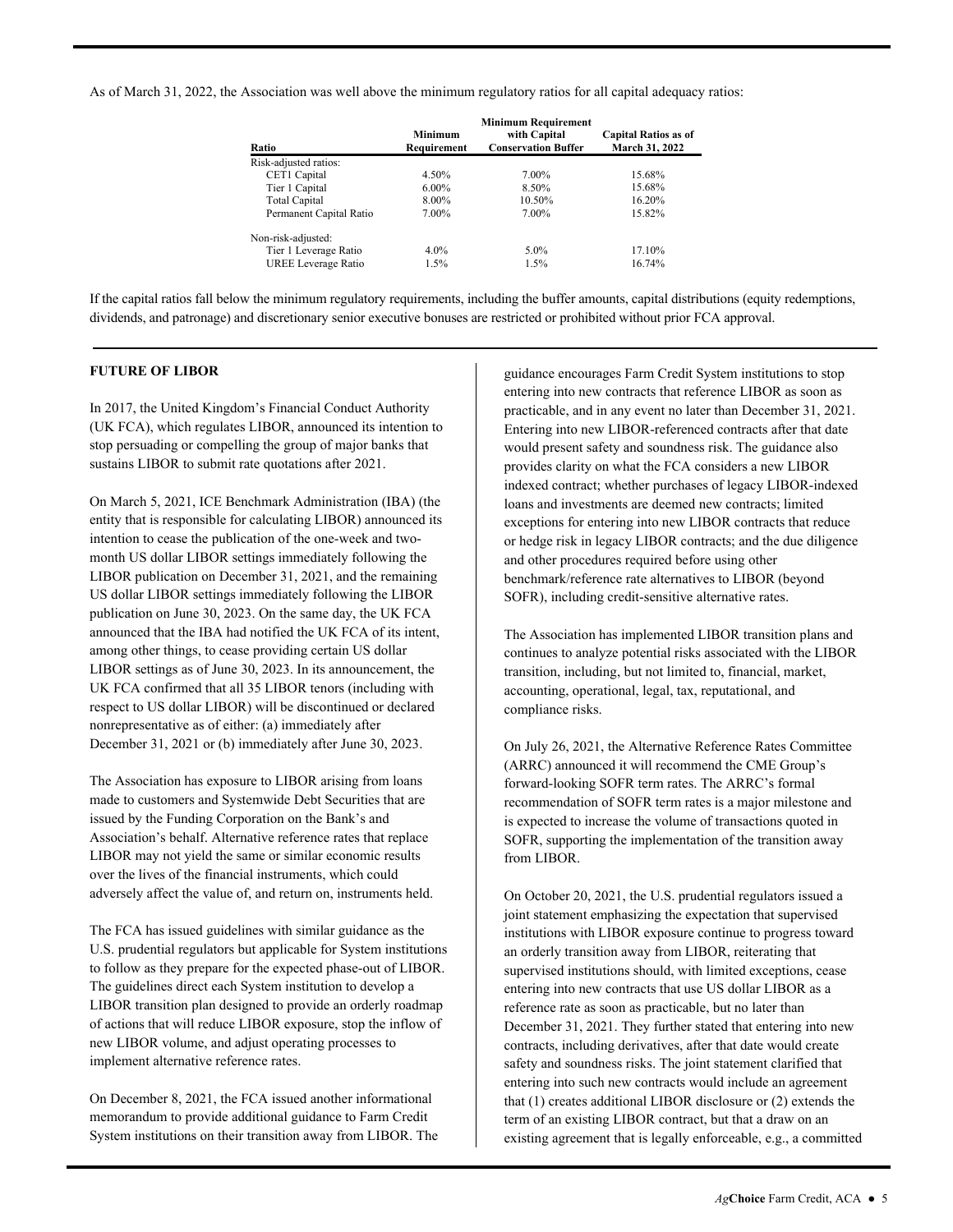LIBOR and the regulator expectation that new or updated credit facility, would not be a new contract. The joint statement also provided considerations when assessing the appropriateness of alternative reference rates used in lieu of LIBOR contracts include strong and clearly defined fallback rates for when the initial reference rate is discontinued.

#### **REGULATORY MATTERS**

On April 14, 2022, the FCA approved a final rule that amends certain regulations to address changes in accounting principles generally accepted in the United States. Such changes reflect the Current Expected Credit Losses (CECL) methodology that will replace the incurred loss methodology upon adoption. Credit loss allowances related to loans, lessor's net investments in leases, and held-to-maturity debt securities would be included in a System institution's Tier 2 capital up to 1.25 percent of the System institution's total risk weighted assets. Credit loss allowances for available-for-sale debt securities and purchased credit impaired assets would not be eligible for inclusion in a System institution's Tier 2 capital. The regulation does not include a transition phase-in period for the CECL day 1 cumulative effect adjustment to retained earnings on a System institution's regulatory capital ratios. In addition, the regulation does not include an exclusion for the CECL day 1 cumulative effective adjustment from the "safe harbor" deemed prior approval provision. The final rule is effective on January 1, 2023.

On August 26, 2021, the FCA issued a proposed rule to revise its regulatory capital requirements to define and establish riskweightings for High Volatility Commercial Real Estate (HVCRE) by assigning a 150 percent risk-weighting to such exposures, instead of the current 100 percent. The proposed rule would ensure that the FCA's rule remains comparable with the capital rule of other federal banking regulatory agencies and recognizes the increased risk posed by HVCRE exposures. The public comment period ended on January 24, 2022.

#### **RECENTLY ISSUED ACCOUNTING PRONOUNCEMENTS**

Please refer to Note 1, *Organization, Significant Accounting Policies, and Recently Issued Accounting Pronouncements*, in the Notes to the Financial Statements, and the 2021 Annual Report to Shareholders for recently issued accounting pronouncements. Additional information is provided in the following table.

The following ASU was issued by the Financial Accounting Standards Board (FASB):

| <b>Summary of Guidance</b>                                                                                                                                                                                                                                                                                                                                                                                                                                                                                                                                                                                                                                                                                                                                                                                                                                                                                                                                                                                                                                                                                       | <b>Adoption and Potential Financial Statement Impact</b>                                                                                                                                                                                                                                                                                                                                                                                                                                                                                                                                                                                                                                                                                                                                                                                                                                                                                                                                                                                                                                                                                                                                                                                                                                                                                              |
|------------------------------------------------------------------------------------------------------------------------------------------------------------------------------------------------------------------------------------------------------------------------------------------------------------------------------------------------------------------------------------------------------------------------------------------------------------------------------------------------------------------------------------------------------------------------------------------------------------------------------------------------------------------------------------------------------------------------------------------------------------------------------------------------------------------------------------------------------------------------------------------------------------------------------------------------------------------------------------------------------------------------------------------------------------------------------------------------------------------|-------------------------------------------------------------------------------------------------------------------------------------------------------------------------------------------------------------------------------------------------------------------------------------------------------------------------------------------------------------------------------------------------------------------------------------------------------------------------------------------------------------------------------------------------------------------------------------------------------------------------------------------------------------------------------------------------------------------------------------------------------------------------------------------------------------------------------------------------------------------------------------------------------------------------------------------------------------------------------------------------------------------------------------------------------------------------------------------------------------------------------------------------------------------------------------------------------------------------------------------------------------------------------------------------------------------------------------------------------|
|                                                                                                                                                                                                                                                                                                                                                                                                                                                                                                                                                                                                                                                                                                                                                                                                                                                                                                                                                                                                                                                                                                                  | ASU 2016-13 – Financial Instruments – Credit Losses (Topic 326): Measurement of Credit Losses on Financial Instruments                                                                                                                                                                                                                                                                                                                                                                                                                                                                                                                                                                                                                                                                                                                                                                                                                                                                                                                                                                                                                                                                                                                                                                                                                                |
| Replaces multiple existing impairment standards by establishing a<br>٠<br>single framework for financial assets to reflect management's<br>estimate of current expected credit losses (CECL) over the entire<br>remaining life of the financial assets.<br>Changes the present incurred loss impairment guidance for loans to<br>an expected loss model.<br>Modifies the other-than-temporary impairment model for debt<br>٠<br>securities to require an allowance for credit impairment instead of a<br>direct write-down, which allows for reversal of credit impairments<br>in future periods based on improvements in credit quality.<br>Eliminates existing guidance for purchased credit impaired (PCI)<br>٠<br>loans, and requires recognition of an allowance for expected credit<br>losses on these financial assets.<br>Requires a cumulative-effect adjustment to retained earnings as of<br>the beginning of the reporting period of adoption.<br>Effective for fiscal years beginning after December 15, 2022, and<br>interim periods within those fiscal years. Early application is<br>permitted. | Implementation efforts began with establishing a cross-discipline<br>governance structure utilizing common guidance developed across the<br>Farm Credit System. The implementation includes identification of key<br>interpretive issues, scoping of financial instruments, and assessing existing<br>credit loss forecasting models and processes against the new guidance.<br>The new guidance is expected to result in a change in allowance for credit<br>٠<br>losses due to several factors, including:<br>The allowance related to loans and commitments will most likely<br>change because it will then cover credit losses over the full<br>remaining expected life of the portfolio, and will consider expected<br>future changes in macroeconomic conditions,<br>An allowance will be established for estimated credit losses on any<br>$\mathcal{L}$<br>debt securities.<br>3.<br>The nonaccretable difference on any PCI loans will be recognized<br>as an allowance, offset by an increase in the carrying value of the<br>related loans.<br>The extent of allowance change is under evaluation, but will depend upon<br>the nature and characteristics of the financial instrument portfolios, and<br>the macroeconomic conditions and forecasts, at the adoption date.<br>The guidance is expected to be adopted January 1, 2023.<br>٠ |

#### **SHAREHOLDER INVESTMENT**

Shareholder investment in the Association is materially affected by the financial condition and results of operations of AgFirst Farm Credit Bank. Copies of AgFirst's annual and quarterly reports are available upon request free of charge by calling 1-800-845-1745 ext. 2764, or writing Matthew Miller, AgFirst Farm Credit Bank, P.O. Box 1499, Columbia, SC 29202. Information concerning AgFirst Farm Credit bank can also be obtained at their website, *<www.agfirst.com>*. Copies of the Association's annual and quarterly reports are also available upon request free of charge by calling 1-800-349-3568, ext. 6008 or writing Terry Davis, AgChoice Farm Credit, ACA, 300 Winding Creek Blvd., Mechanicsburg, PA, 17050, or accessing the website *<www.agchoice.com>*. The Association prepares a quarterly report within 40 days after the end of each fiscal quarter, except that no report need be prepared for the fiscal quarter that coincides with the end of the fiscal year of the institution.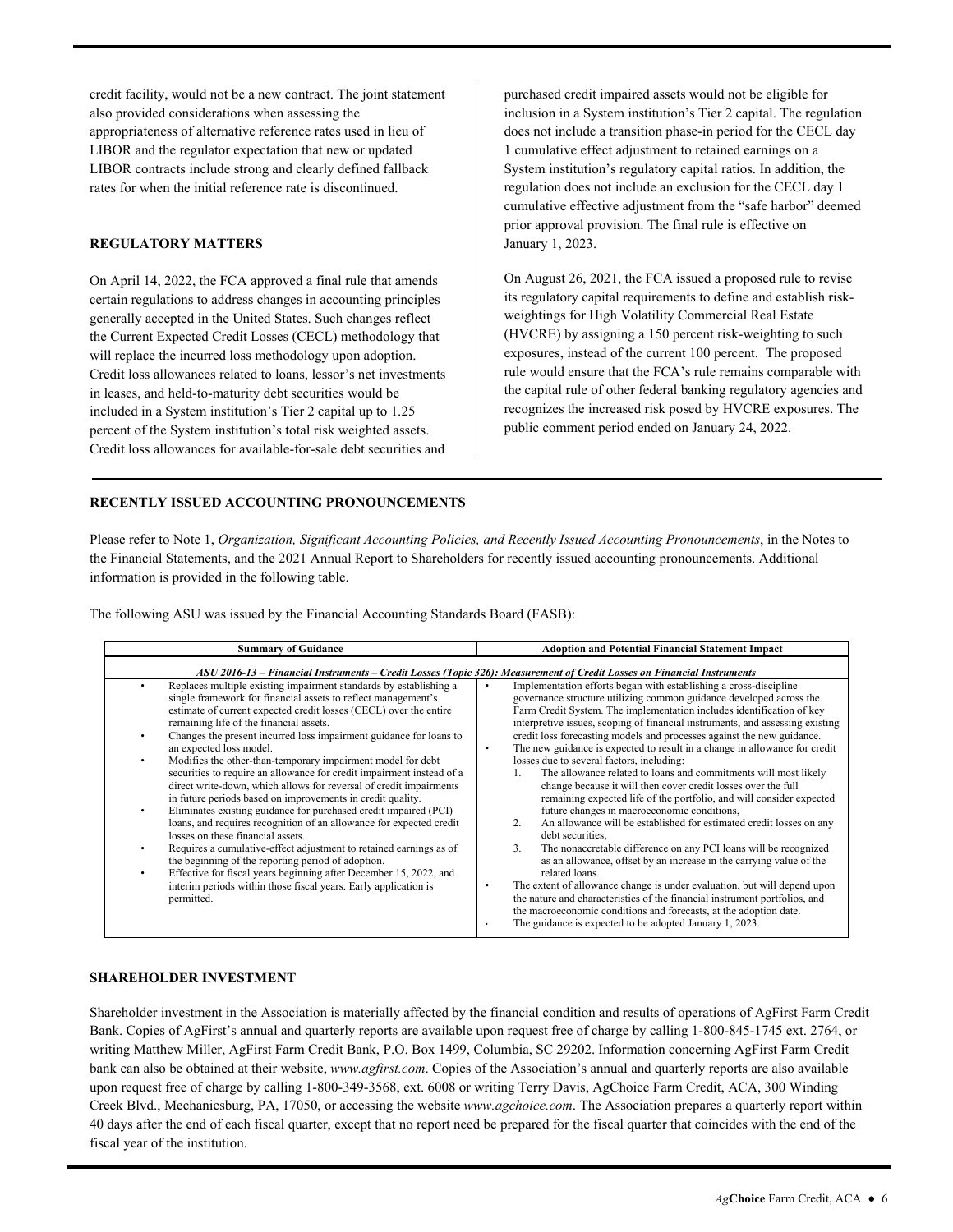#### **NOTICE OF SIGNIFICANT EVENTS**

On August 31, 2021, the Board of Directors of MidAtlantic Farm Credit, ACA and AgChoice Farm Credit, ACA signed a letter of intent to merge the two associations and entered into an Agreement and Plan of Merger. Shareholders were provided written communication regarding the potential transaction. The merger has been approved by AgFirst and preliminarily approved by the FCA, and is now subject to shareholder approval. If approved by all required parties, the merger is expected to take effect upon the commencement of business on July 1, 2022.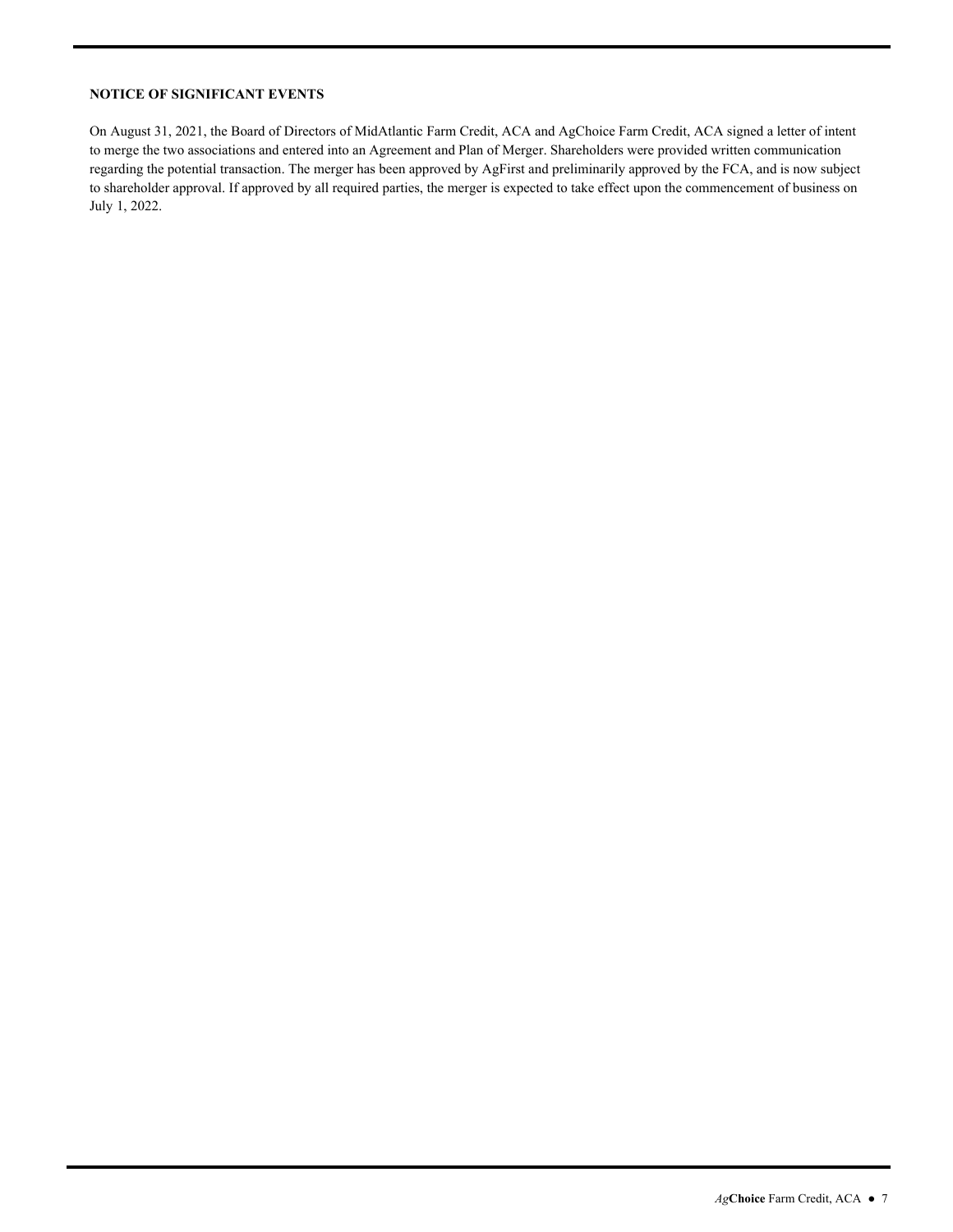### **AgChoice Farm Credit, ACA Consolidated Balance Sheets**

| (dollars in thousands)                               | March 31,<br>2022         | December 31,<br>2021 |
|------------------------------------------------------|---------------------------|----------------------|
|                                                      | (unaudited)               | (audited)            |
| <b>Assets</b>                                        |                           |                      |
| Cash                                                 | \$<br>12                  | \$<br>15             |
| Loans                                                | 2,729,283                 | 2,587,854            |
| Allowance for loan losses                            | (14, 929)                 | (14, 501)            |
| Net loans                                            | 2,714,354                 | 2,573,353            |
| Accrued interest receivable                          | 10,044                    | 8,646                |
| Equity investments in other Farm Credit institutions | 22,431                    | 22,344               |
| Premises and equipment, net                          | 14,559                    | 14,684               |
| Accounts receivable                                  | 4,748                     | 43,134               |
| Other assets                                         | 2,095                     | 1,340                |
| Total assets                                         | $\mathbb{S}$<br>2,768,243 | \$<br>2,663,516      |
| <b>Liabilities</b>                                   |                           |                      |
| Notes payable to AgFirst Farm Credit Bank            | $\mathbb S$<br>2,218,903  | \$<br>2,122,048      |
| Accrued interest payable                             | 4,163                     | 3,925                |
| Patronage refunds payable                            | 2,290                     | 50,447               |
| Accounts payable                                     | 3,168                     | 4,972                |
| Other liabilities                                    | 55,665                    | 9,800                |
| <b>Total liabilities</b>                             | 2,284,189                 | 2,191,192            |
| Commitments and contingencies (Note 8)               |                           |                      |
| <b>Members' Equity</b>                               |                           |                      |
| Capital stock and participation certificates         | 9,795                     | 9,676                |
| Retained earnings                                    |                           |                      |
| Allocated                                            | 161,489                   | 161,489              |
| Unallocated                                          | 312,860                   | 301,250              |
| Accumulated other comprehensive income (loss)        | (90)                      | (91)                 |
| Total members' equity                                | 484,054                   | 472,324              |
| Total liabilities and members' equity                | $\mathbb{S}$<br>2,768,243 | \$<br>2,663,516      |

*The accompanying notes are an integral part of these consolidated financial statements.*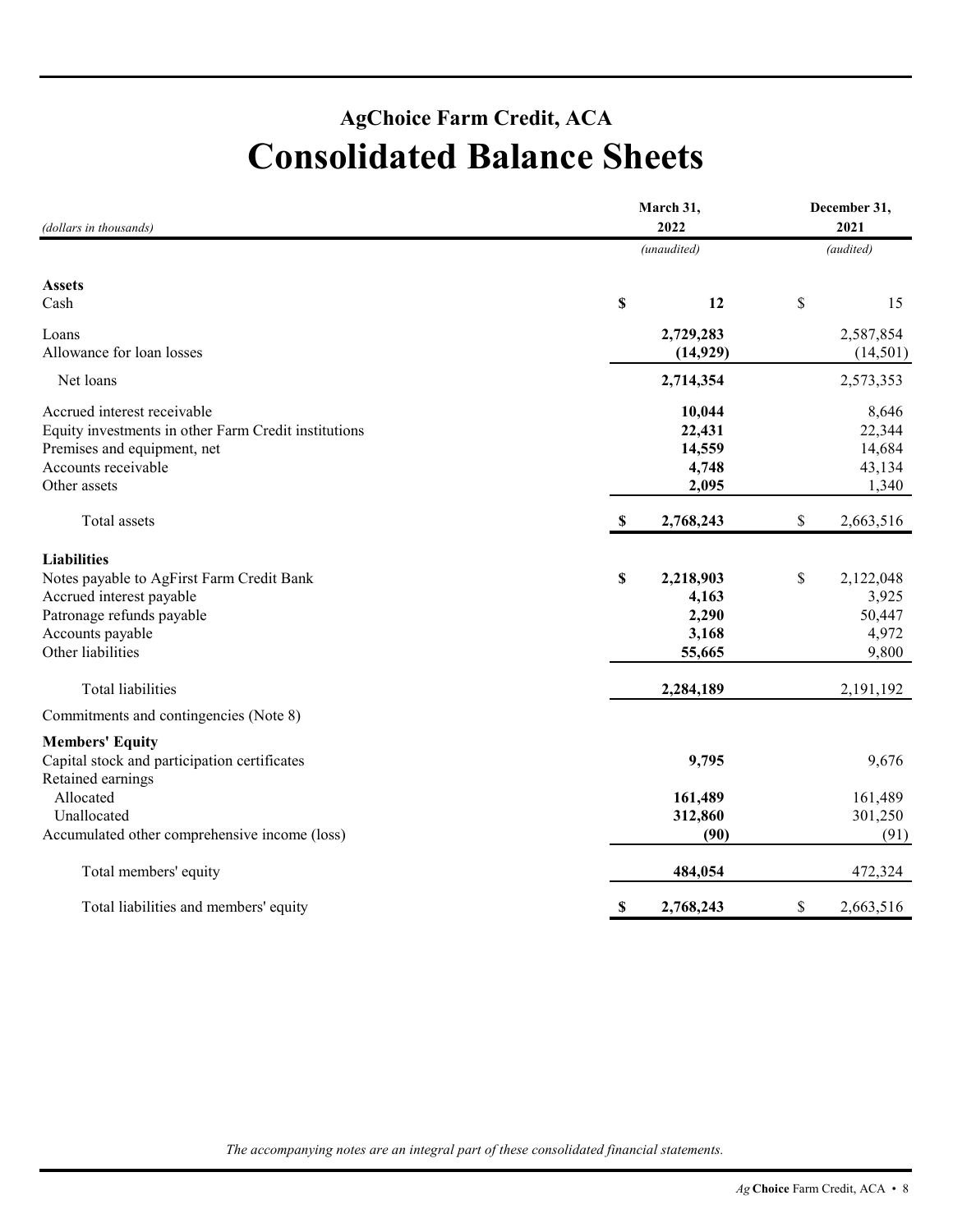### **AgChoice Farm Credit, ACA Consolidated Statements of Comprehensive Income**

*(unaudited)* 

|                                                        |              | <b>For the Three Months</b> |
|--------------------------------------------------------|--------------|-----------------------------|
|                                                        |              | <b>Ended March 31,</b>      |
| (dollars in thousands)                                 | 2022         | 2021                        |
| <b>Interest Income</b>                                 |              |                             |
| Loans                                                  | S<br>27,420  | <sup>\$</sup><br>25,365     |
| <b>Interest Expense</b>                                |              |                             |
| Notes payable to AgFirst Farm Credit Bank              | 11,923       | 10,712                      |
| Net interest income                                    | 15,497       | 14,653                      |
| Provision for loan losses                              | 428          | 254                         |
| Net interest income after provision for loan losses    | 15,069       | 14,399                      |
| <b>Noninterest Income</b>                              |              |                             |
| Loan fees                                              | 357          | 290                         |
| Fees for financially related services                  | 735          | 718                         |
| Patronage refunds from other Farm Credit institutions  | 4,243        | 3,588                       |
| Gains (losses) on sales of premises and equipment, net | 64           |                             |
| Gains (losses) on other transactions                   | 51           |                             |
| Other noninterest income                               | 1            | 5                           |
| Total noninterest income                               | 5,451        | 4,601                       |
| <b>Noninterest Expense</b>                             |              |                             |
| Salaries and employee benefits                         | 5,111        | 5,301                       |
| Occupancy and equipment                                | 364          | 284                         |
| Insurance Fund premiums                                | 846          | 735                         |
| Purchased services                                     | 737          | 432                         |
| Other operating expenses                               | 1,683        | 1,382                       |
| Total noninterest expense                              | 8,741        | 8,134                       |
| Income before income taxes                             | 11,779       | 10,866                      |
| Provision for income taxes                             | 169          | 90                          |
| Net income                                             | \$11,610     | $\mathcal{S}$<br>10,776     |
| Other comprehensive income net of tax                  |              |                             |
| Employee benefit plans adjustments                     | 1            | 1                           |
| <b>Comprehensive income</b>                            | \$<br>11,611 | \$<br>10,777                |
|                                                        |              |                             |

*The accompanying notes are an integral part of these consolidated financial statements.*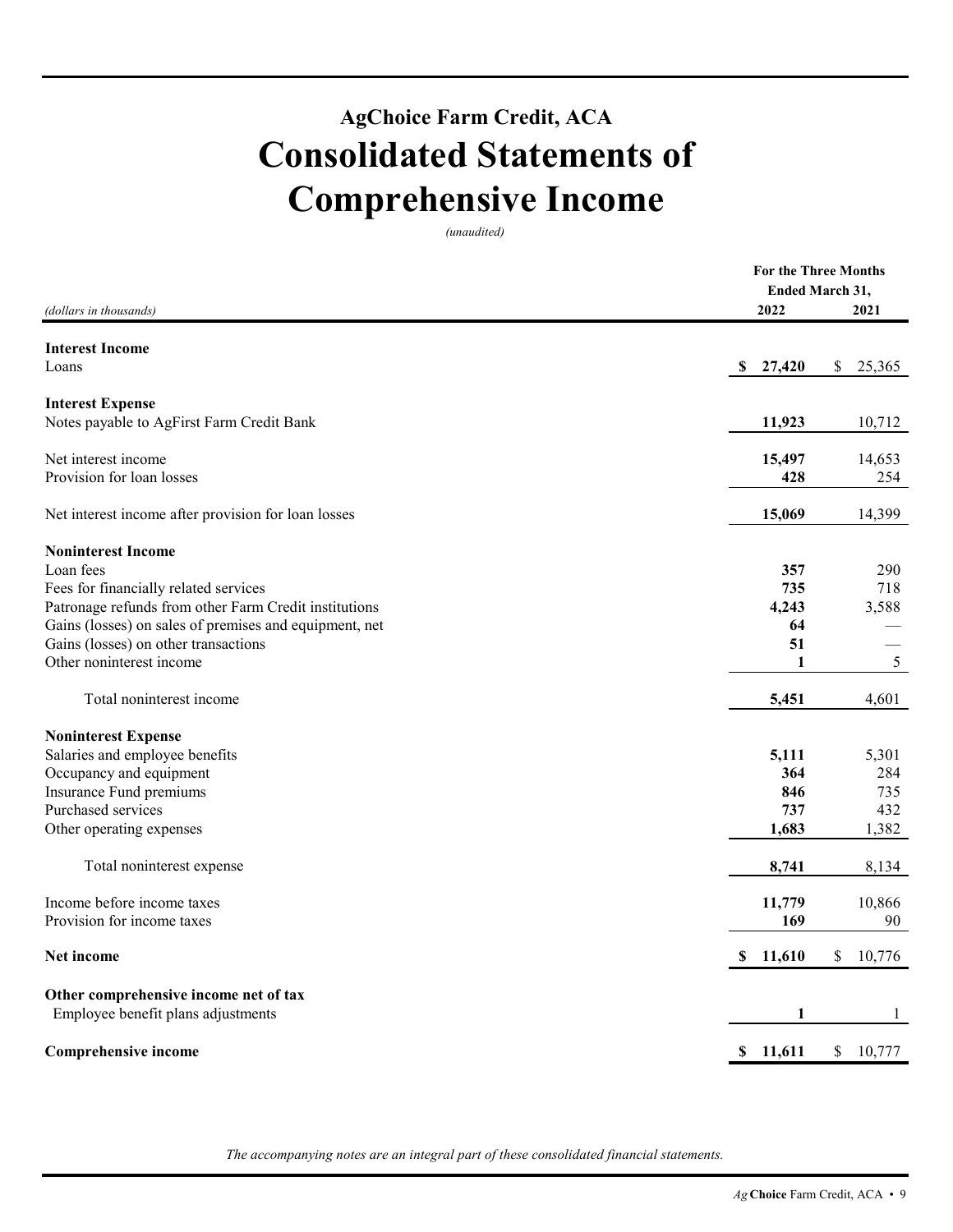### **AgChoice Farm Credit, ACA Consolidated Statements of Changes in Members' Equity**

*(unaudited)* 

|                                                                                            | Capital<br><b>Stock and</b><br>Participation<br><b>Certificates</b> |       |    | <b>Retained Earnings</b> |     |                    | Accumulated<br>Other           |      | <b>Total</b>              |                   |
|--------------------------------------------------------------------------------------------|---------------------------------------------------------------------|-------|----|--------------------------|-----|--------------------|--------------------------------|------|---------------------------|-------------------|
| (dollars in thousands)                                                                     |                                                                     |       |    | <b>Allocated</b>         |     | <b>Unallocated</b> | Comprehensive<br>Income (Loss) |      | Members'<br><b>Equity</b> |                   |
| Balance at December 31, 2020<br>Comprehensive income<br>Capital stock/participation        | \$                                                                  | 8,995 | S  | 161,489                  | \$. | 275,551<br>10,776  | S                              | (97) | \$                        | 445,938<br>10,777 |
| certificates issued/(retired), net                                                         |                                                                     | 146   |    |                          |     |                    |                                |      |                           | 146               |
| Balance at March 31, 2021                                                                  | \$                                                                  | 9,141 | S. | 161,489                  | \$  | 286,327            | S                              | (96) | \$.                       | 456,861           |
| <b>Balance at December 31, 2021</b><br>Comprehensive income<br>Capital stock/participation | \$                                                                  | 9,676 | S  | 161,489                  | S   | 301,250<br>11,610  | S                              | (91) | S                         | 472,324<br>11,611 |
| certificates issued/(retired), net                                                         |                                                                     | 119   |    |                          |     |                    |                                |      |                           | 119               |
| <b>Balance at March 31, 2022</b>                                                           | \$                                                                  | 9,795 | S. | 161,489                  | S   | 312,860            | S                              | (90) |                           | 484,054           |

*The accompanying notes are an integral part of these consolidated financial statements.*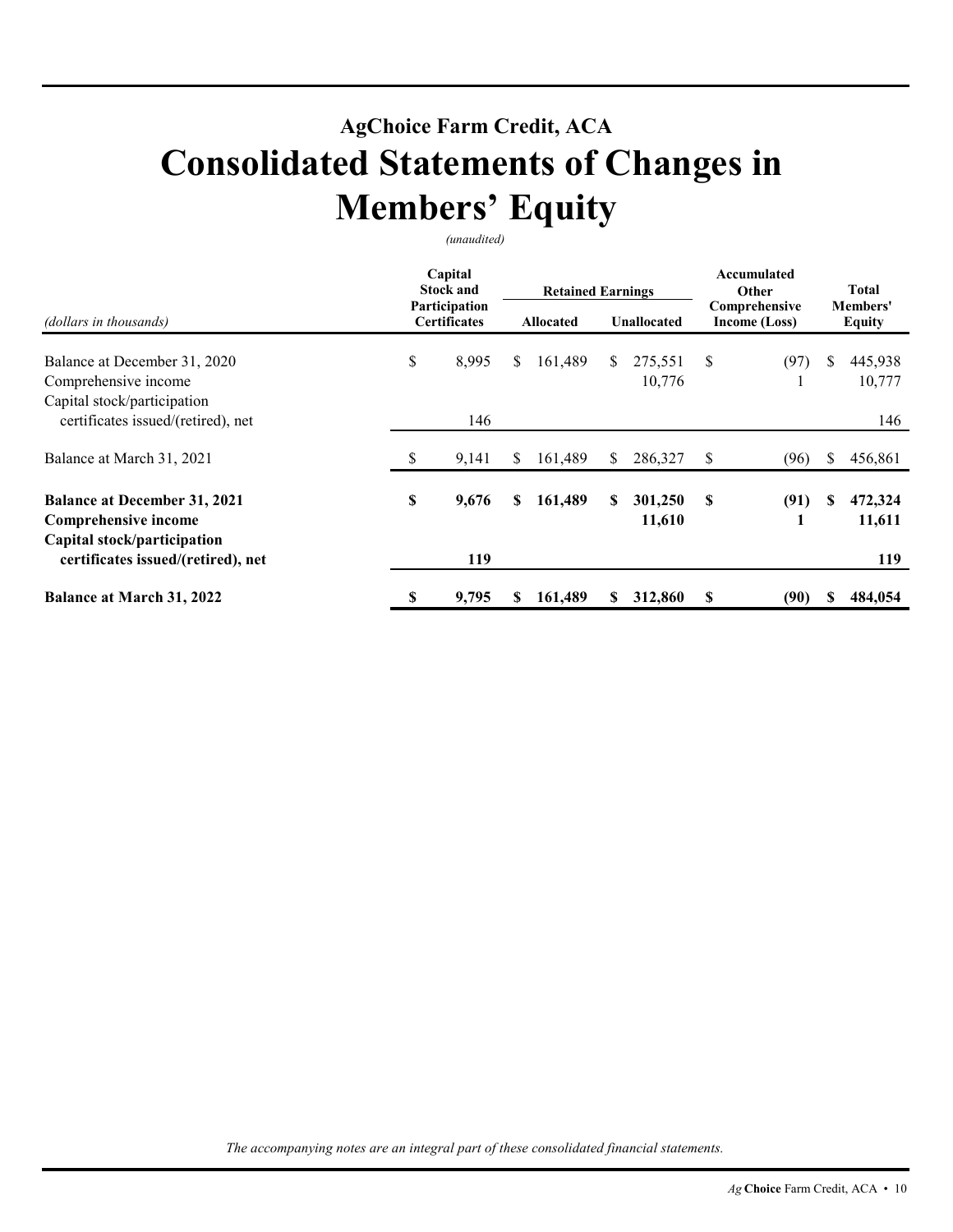### *Ag***Choice** *Farm Credit, ACA*

### **Notes to the Consolidated Financial Statements**

*(dollars in thousands, except as noted) (unaudited)* 

#### **Note 1 — Organization, Significant Accounting Policies, and Recently Issued Accounting Pronouncements**

#### *Organization*

The accompanying financial statements include the accounts of *Ag***Choice** Farm Credit, ACA and its Production Credit Association (PCA) and Federal Land Credit Association (FLCA) subsidiaries (collectively, the Association). A description of the organization and operations, the significant accounting policies followed, and the financial condition and results of operations for the Association as of and for the year ended December 31, 2021, are contained in the 2021 Annual Report to Shareholders. These unaudited interim consolidated financial statements should be read in conjunction with the latest Annual Report to Shareholders.

#### *Basis of Presentation*

In the opinion of management, the accompanying consolidated financial statements contain all adjustments necessary for a fair statement of results for the periods presented. These adjustments are of a normal recurring nature, unless otherwise disclosed.

Certain amounts in the prior period's consolidated financial statements have been reclassified to conform to the current period presentation. Such reclassifications had no effect on the prior period net income or total capital as previously reported.

 of those to be expected for a full year. The results of any interim period are not necessarily indicative

#### *Significant Accounting Policies*

The Association's accounting and reporting policies conform with U.S. generally accepted accounting principles (GAAP) and practices in the financial services industry. To prepare the financial statements in conformity with GAAP, management must make estimates based on assumptions about future economic and market conditions (for example, unemployment, market liquidity, real estate prices, etc.) that affect the reported amounts of assets and liabilities at the date of the financial statements, income and expenses during the reporting period, and the related disclosures. Although these estimates contemplate current conditions and expectations of change in the future, it is reasonably possible that actual conditions may be different than anticipated, which could materially affect results of operations and financial condition.

Management has made significant estimates in several areas, including loans and allowance for loan losses (Note 2, *Loans*  *and Allowance for Loan Losses*), investment securities and other-than-temporary impairment (Note 3, *Investments*), and financial instruments (Note 6, *Fair Value Measurement*). Actual results could differ from those estimates.

For further details of significant accounting policies, see Note 2, *Summary of Significant Accounting Policies*, from the latest Annual Report.

#### *Accounting Standards Updates (ASUs) Issued During the Period and Applicable to the Association*

 Standards Board (FASB) since the most recent year-end: The following ASU was issued by the Financial Accounting

- In March 2022, the FASB issued ASU 2022-02 Financial Instruments—Credit Losses (Topic 326): Troubled Debt Restructurings and Vintage Disclosures. This Update responds to feedback received during the Post Implementation Review process conducted by the FASB related to Topic 326.
	- 1. Troubled Debt Restructurings (TDRs) by Creditors

The amendments eliminate the accounting guidance for TDRs by creditors in Subtopic 310- 40, Receivables—Troubled Debt Restructurings by Creditors, while enhancing disclosure requirements for certain loan refinancings and restructurings by creditors when a borrower is experiencing financial difficulty. Specifically, rather than applying the recognition and measurement guidance for TDRs, an entity must apply the loan refinancing and restructuring guidance in paragraphs 310-20-35-9 through 35- 11 to determine whether a modification results in a new loan or a continuation of an existing loan.

 current period gross writeoffs by year of Losses—Measured at Amortized Cost. 2. Vintage Disclosures—Gross Writeoffs For public business entities, the amendments in this Update require that an entity disclose origination for financing receivables and net investments in leases within the scope of Subtopic 326-20, Financial Instruments—Credit

These amendments will be implemented in conjunction with the adoption of ASU 2016-13.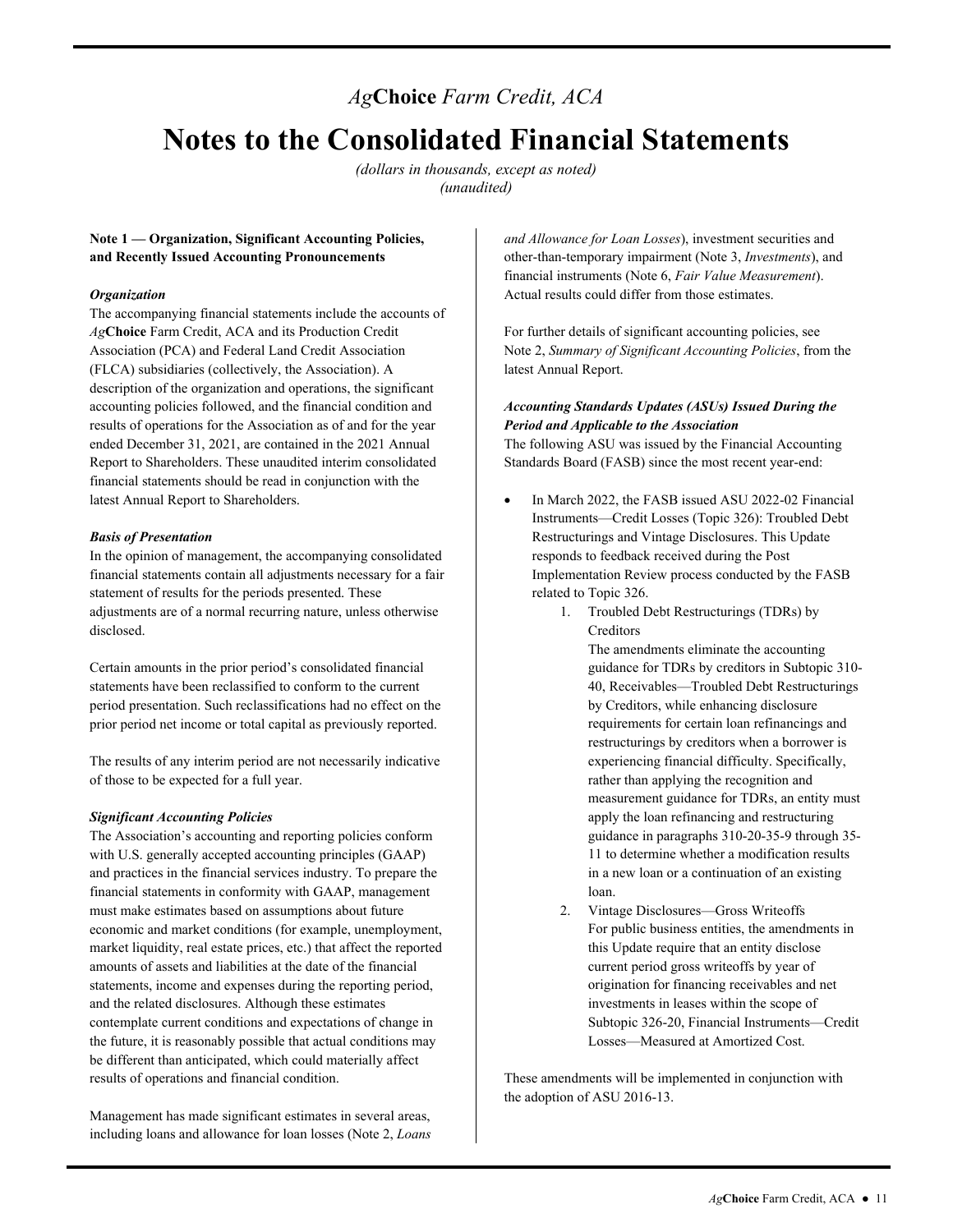#### *ASUs Pending Effective Date*

For a detailed description of the ASUs below, see the latest Annual Report.

Potential effects of ASUs issued in previous periods:

 interim periods within those fiscal years. Evaluation of In June 2016, the FASB issued ASU 2016-13 Financial Instruments—Credit Losses (Topic 326): Measurement of Credit Losses on Financial Instruments. This Update, and subsequent clarifying guidance issued, is intended to improve financial reporting by requiring timelier recording of credit losses on financial instruments. It requires an organization to measure all expected credit losses for financial assets held at the reporting date through the life of the financial instrument. Financial institutions and other organizations will use forwardlooking information to estimate their credit losses. Additionally, the ASU amends the accounting for credit losses on available-for-sale debt securities and purchased financial assets with credit deterioration. For public companies that are not SEC filers, it will take effect for fiscal years beginning after December 15, 2022, and any possible effects the guidance may have on the statements of financial condition and results of operations is in progress.

#### *Accounting Standards Effective During the Period*

There were no changes in the accounting principles applied from the latest Annual Report.

#### **Note 2 — Loans and Allowance for Loan Losses**

The Association maintains an allowance for loan losses at a level considered adequate by management to provide for probable and estimable losses inherent in the loan portfolio as of the report date. The allowance for loan losses is increased through provisions for loan losses and loan recoveries and is decreased through loan charge-offs and allowance reversals. A review of individual loans in each respective portfolio is performed periodically to determine the appropriateness of risk ratings and to ensure loss exposure to the Association has been identified. See Note 3, *Loans and Allowance for Loan Losses*, from the latest Annual Report for further discussion.

Credit risk arises from the potential inability of an obligor to meet its repayment obligation. The Association manages credit risk associated with lending activities through an assessment of the credit risk profile of an individual obligor. The Association sets its own underwriting standards and lending policies that provide direction to loan officers and are approved by the board of directors.

A summary of loans outstanding at period end follows:

|                                  |   | March 31, 2022 |   | December 31, 2021 |
|----------------------------------|---|----------------|---|-------------------|
| Real estate mortgage             | S | 1,427,916      | S | 1,360,483         |
| Production and intermediate-term |   | 668,169        |   | 676,236           |
| Loans to cooperatives            |   | 72,861         |   | 53,225            |
| Processing and marketing         |   | 288,366        |   | 267,283           |
| Farm-related business            |   | 70,859         |   | 58,655            |
| Communication                    |   | 103.354        |   | 99.297            |
| Power and water/waste disposal   |   | 27.194         |   | 20.769            |
| Rural residential real estate    |   | 28,950         |   | 29,243            |
| International                    |   | 37,452         |   | 18,440            |
| Lease receivables                |   | 4,162          |   | 4,223             |
| Total loans                      |   | 2.729.283      |   | 2,587,854         |

A substantial portion of the Association's lending activities is collateralized, and exposure to credit loss associated with lending activities is reduced accordingly.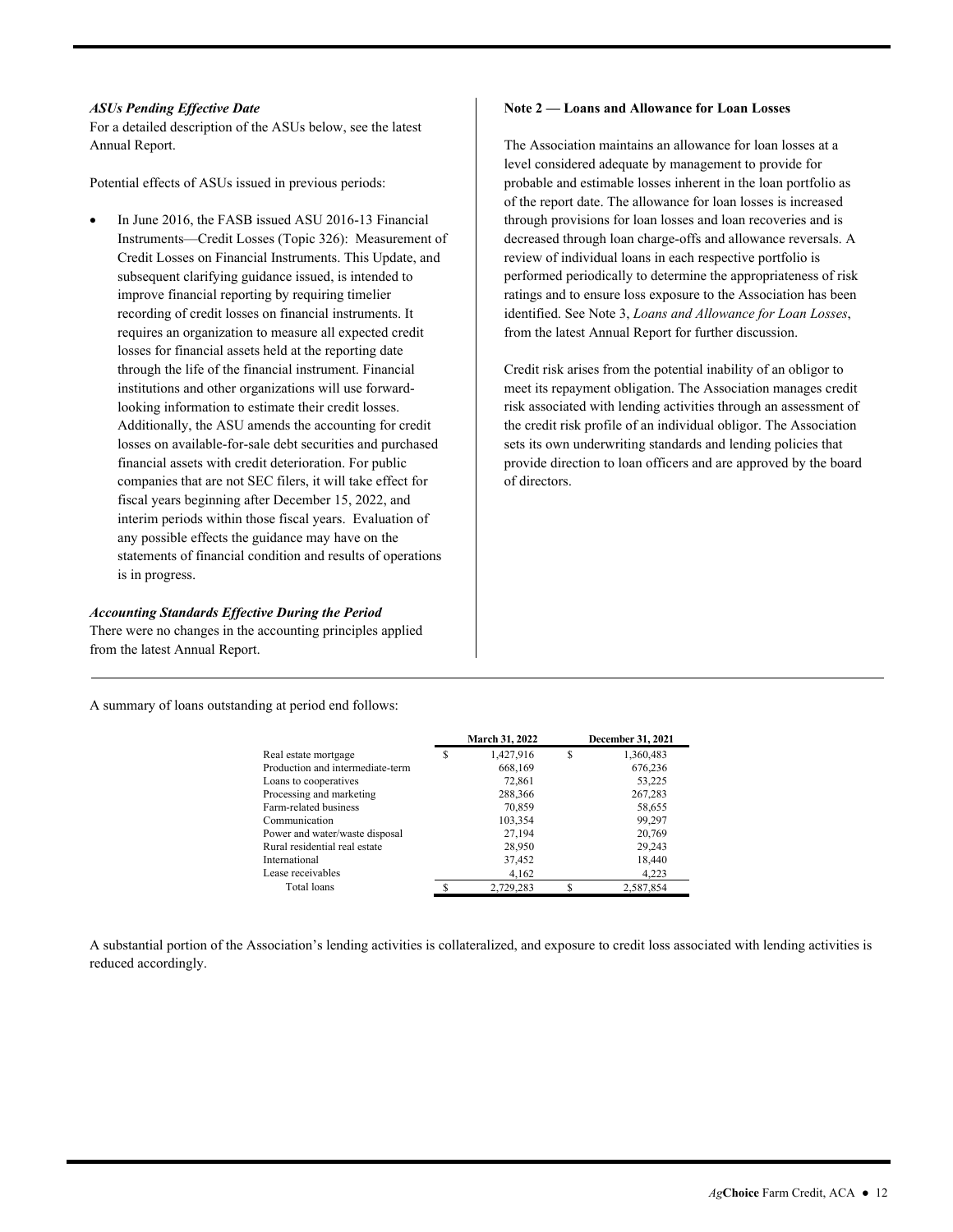The Association may purchase or sell participation or syndication interests with other parties in order to diversify risk, manage loan volume, and comply with Farm Credit Administration (FCA) regulations. The following tables present the principal balance of purchased and sold loans at periods ended:

|                                  | March 31, 2022                 |  |        |  |                                  |     |                          |  |                                   |  |      |                          |           |        |  |        |
|----------------------------------|--------------------------------|--|--------|--|----------------------------------|-----|--------------------------|--|-----------------------------------|--|------|--------------------------|-----------|--------|--|--------|
|                                  | <b>Within AgFirst District</b> |  |        |  | <b>Within Farm Credit System</b> |     |                          |  | <b>Outside Farm Credit System</b> |  |      |                          | Total     |        |  |        |
|                                  | Purchased                      |  | Sold   |  | Purchased                        |     | Sold                     |  | Purchased                         |  | Sold |                          | Purchased |        |  | Sold   |
| Real estate mortgage             | 33.745                         |  | 9,388  |  | 11.190                           | \$. | 10.712                   |  | $-$                               |  |      | $\overline{\phantom{0}}$ |           | 44.935 |  | 20,100 |
| Production and intermediate-term | 59.172                         |  | 4,132  |  | 47.107                           |     | 5,521                    |  | $\overline{\phantom{0}}$          |  |      | $\overline{\phantom{0}}$ | 106.279   |        |  | 9,653  |
| Loans to cooperatives            | 3,550                          |  |        |  | 69,453                           |     |                          |  |                                   |  |      | -                        |           | 73,003 |  |        |
| Processing and marketing         | 61,271                         |  | 47.654 |  | 100.322                          |     | 7,053                    |  | 67,656                            |  |      | $\overline{\phantom{0}}$ | 229,249   |        |  | 54,707 |
| Farm-related business            |                                |  |        |  |                                  |     |                          |  | 14,837                            |  |      |                          |           | 14,837 |  |        |
| Communication                    | 10.474                         |  | -      |  | 93,057                           |     |                          |  | -                                 |  |      | $\overline{\phantom{0}}$ | 103,531   |        |  |        |
| Power and water/waste disposal   | 684                            |  | -      |  | 26,579                           |     | $\overline{\phantom{a}}$ |  | -                                 |  |      | $\overline{\phantom{0}}$ |           | 27,263 |  |        |
| International                    | -                              |  | -      |  | 37,500                           |     | $\overline{\phantom{0}}$ |  | $\overline{\phantom{0}}$          |  |      | $\overline{\phantom{0}}$ |           | 37,500 |  |        |
| Lease receivables                | $\overline{\phantom{0}}$       |  |        |  | 4,163                            |     | $\overline{\phantom{0}}$ |  | $\overline{\phantom{0}}$          |  |      | $\overline{\phantom{0}}$ |           | 4,163  |  |        |
| Total                            | 168.896                        |  | 61.174 |  | 389.371                          |     | 23.286                   |  | 82,493                            |  |      | $\overline{\phantom{m}}$ | 640,760   |        |  | 84,460 |

|                                  | <b>December 31, 2021</b> |                                |  |                          |  |           |                                  |                          |  |                                   |  |                          |  |           |  |        |  |
|----------------------------------|--------------------------|--------------------------------|--|--------------------------|--|-----------|----------------------------------|--------------------------|--|-----------------------------------|--|--------------------------|--|-----------|--|--------|--|
|                                  |                          | <b>Within AgFirst District</b> |  |                          |  |           | <b>Within Farm Credit System</b> |                          |  | <b>Outside Farm Credit System</b> |  |                          |  | Total     |  |        |  |
|                                  |                          | Purchased                      |  | Sold                     |  | Purchased |                                  | Sold                     |  | Purchased                         |  | Sold                     |  | Purchased |  | Sold   |  |
| Real estate mortgage             |                          | 31.781                         |  | 9.742                    |  | 9.170     |                                  | 11.333                   |  | $-$                               |  | -                        |  | 40.951    |  | 21.075 |  |
| Production and intermediate-term |                          | 48.725                         |  | 4,329                    |  | 52.323    |                                  | 6,282                    |  |                                   |  | $\overline{\phantom{0}}$ |  | 101.048   |  | 10,611 |  |
| Loans to cooperatives            |                          | 1.397                          |  | -                        |  | 51.953    |                                  | $\overline{\phantom{0}}$ |  |                                   |  |                          |  | 53,350    |  |        |  |
| Processing and marketing         |                          | 58,320                         |  | 46,490                   |  | 80.861    |                                  | 6,663                    |  | 68,025                            |  | -                        |  | 207,206   |  | 53,153 |  |
| Farm-related business            |                          |                                |  | -                        |  |           |                                  | $\overline{\phantom{0}}$ |  | 9,875                             |  | $\overline{\phantom{0}}$ |  | 9,875     |  |        |  |
| Communication                    |                          | 7.493                          |  | $\overline{\phantom{a}}$ |  | 92.014    |                                  | $\overline{\phantom{0}}$ |  |                                   |  | $\overline{\phantom{0}}$ |  | 99,507    |  |        |  |
| Power and water/waste disposal   |                          | 83                             |  | -                        |  | 19.988    |                                  | $\overline{\phantom{a}}$ |  |                                   |  | -                        |  | 20,819    |  |        |  |
| International                    |                          |                                |  | -                        |  | 18.500    |                                  | $\overline{\phantom{a}}$ |  |                                   |  | $\overline{\phantom{0}}$ |  | 18.500    |  |        |  |
| Lease receivables                |                          | -                              |  | -                        |  | 4.223     |                                  | $\overline{\phantom{0}}$ |  | -                                 |  | $\overline{\phantom{0}}$ |  | 4.223     |  |        |  |
| Total                            |                          | 148,547                        |  | 60,561                   |  | 329,032   |                                  | 24.278                   |  | 77.900                            |  | $\overline{\phantom{0}}$ |  | 555,479   |  | 84,839 |  |

The recorded investment in a receivable is the face amount increased or decreased by applicable accrued interest, unamortized premium, discount, finance charges, or acquisition costs and may also reflect a previous direct write-down of the investment.

 of the recorded investment of total loans by loan type as of: The following table shows the recorded investment of loans, classified under the FCA Uniform Loan Classification System, as a percentage

|                                   | March 31, 2022 | December 31, 2021 |                                 | March 31, 2022 | December 31, 2021 |
|-----------------------------------|----------------|-------------------|---------------------------------|----------------|-------------------|
| Real estate mortgage:             |                |                   | Power and water/waste disposal: |                |                   |
| Acceptable                        | 96.76%         | 96.49%            | Acceptable                      | 100.00%        | 100.00%           |
| <b>OAEM</b>                       | 1.57           | 1.71              | <b>OAEM</b>                     |                |                   |
| Substandard/doubtful/loss         | 1.67           | 1.80              | Substandard/doubtful/loss       |                |                   |
|                                   | 100.00%        | $100.00\%$        |                                 | 100.00%        | 100.00%           |
| Production and intermediate-term: |                |                   | Rural residential real estate:  |                |                   |
| Acceptable                        | 94.73%         | 94.60%            | Acceptable                      | 97.14%         | 96.28%            |
| <b>OAEM</b>                       | 2.58           | 2.47              | <b>OAEM</b>                     | 1.70           | 1.73              |
| Substandard/doubtful/loss         | 2.69           | 2.93              | Substandard/doubtful/loss       | 1.16           | 1.99              |
|                                   | 100.00%        | 100.00%           |                                 | 100.00%        | 100.00%           |
| <b>Loans to cooperatives:</b>     |                |                   | International:                  |                |                   |
| Acceptable                        | 100.00%        | 100.00%           | Acceptable                      | 100.00%        | 100.00%           |
| <b>OAEM</b>                       |                |                   | <b>OAEM</b>                     |                |                   |
| Substandard/doubtful/loss         |                |                   | Substandard/doubtful/loss       |                |                   |
|                                   | 100.00%        | 100.00%           |                                 | 100.00%        | 100.00%           |
| Processing and marketing:         |                |                   | Lease receivables:              |                |                   |
| Acceptable                        | 98.67%         | 98.62%            | Acceptable                      | 99.10%         | 99.05%            |
| <b>OAEM</b>                       | 1.33           | 1.38              | <b>OAEM</b>                     |                |                   |
| Substandard/doubtful/loss         |                |                   | Substandard/doubtful/loss       | 0.90           | 0.95              |
|                                   | 100.00%        | 100.00%           |                                 | 100.00%        | 100.00%           |
| <b>Farm-related business:</b>     |                |                   | <b>Total loans:</b>             |                |                   |
| Acceptable                        | 98.76%         | 98.60%            | Acceptable                      | 96.81%         | 96.52%            |
| <b>OAEM</b>                       | 0.88           | 1.26              | <b>OAEM</b>                     | 1.64           | 1.74              |
| Substandard/doubtful/loss         | 0.36           | 0.14              | Substandard/doubtful/loss       | 1.55           | 1.74              |
|                                   | 100.00%        | 100.00%           |                                 | 100.00%        | 100.00%           |
| Communication:                    |                |                   |                                 |                |                   |
| Acceptable                        | 100.00%        | 100.00%           |                                 |                |                   |
| <b>OAEM</b>                       |                |                   |                                 |                |                   |
| Substandard/doubtful/loss         |                |                   |                                 |                |                   |
|                                   | 100.00%        | 100.00%           |                                 |                |                   |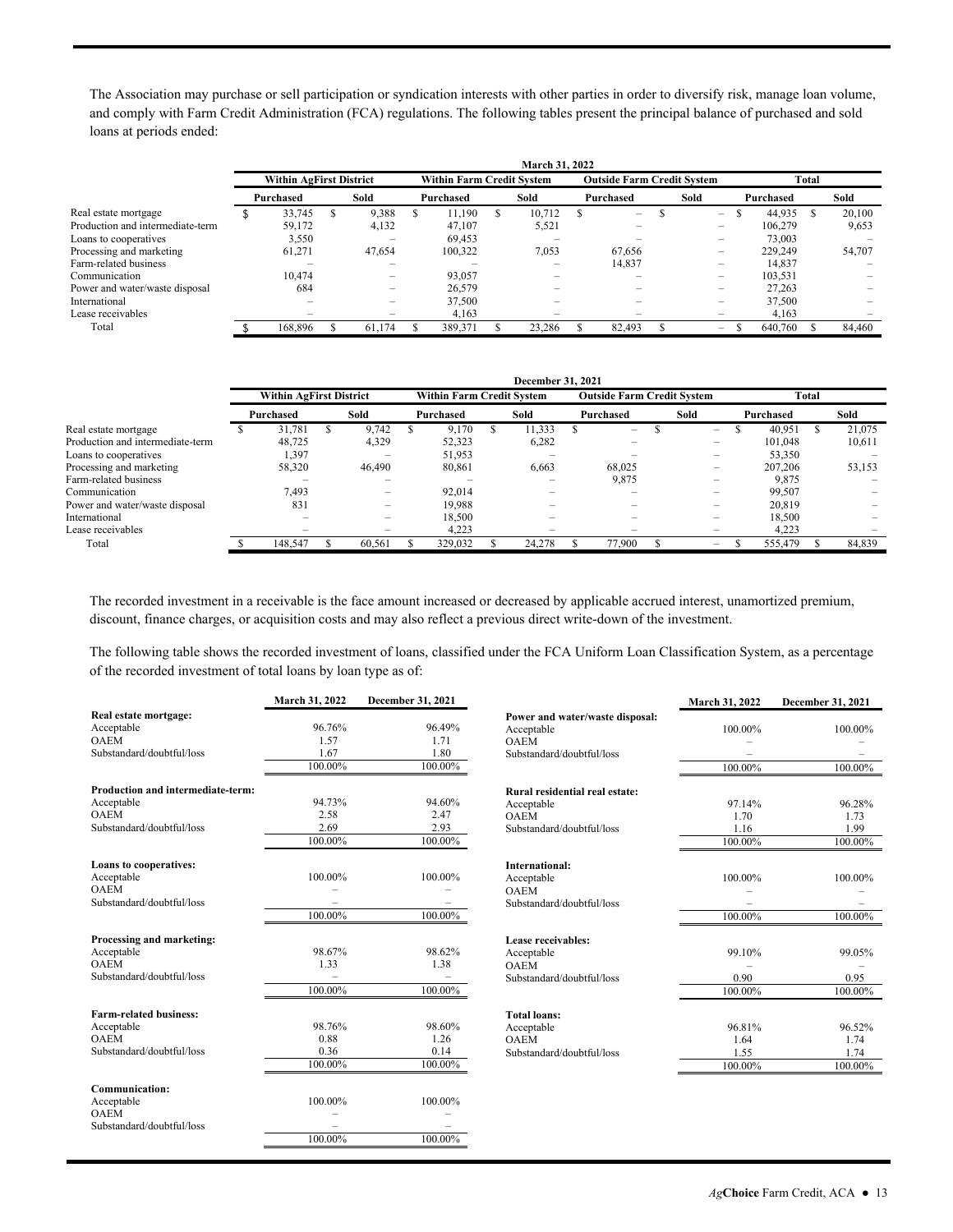The following tables provide an aging analysis of the recorded investment of past due loans as of:

|                                  |   |                                   |   |                                    |   | March 31, 2022           |   |                                                                |                                                      |           |  |
|----------------------------------|---|-----------------------------------|---|------------------------------------|---|--------------------------|---|----------------------------------------------------------------|------------------------------------------------------|-----------|--|
|                                  |   | 30 Through<br>89 Days Past<br>Due |   | 90 Days or More<br><b>Past Due</b> |   | <b>Total Past</b><br>Due |   | <b>Not Past Due or</b><br><b>Less Than 30</b><br>Days Past Due | <b>Total Loans</b><br>and Accrued<br><b>Interest</b> |           |  |
| Real estate mortgage             | ъ | 1.235                             | S | 355                                | S | 1.590                    | S | 1.432.592                                                      | S                                                    | 1,434,182 |  |
| Production and intermediate-term |   | 602                               |   | 604                                |   | 1.206                    |   | 669,373                                                        |                                                      | 670,579   |  |
| Loans to cooperatives            |   |                                   |   |                                    |   |                          |   | 72.928                                                         |                                                      | 72,928    |  |
| Processing and marketing         |   |                                   |   |                                    |   |                          |   | 289,132                                                        |                                                      | 289,132   |  |
| Farm-related business            |   | 130                               |   |                                    |   | 130                      |   | 70.977                                                         |                                                      | 71.107    |  |
| Communication                    |   |                                   |   |                                    |   |                          |   | 103.389                                                        |                                                      | 103.389   |  |
| Power and water/waste disposal   |   |                                   |   |                                    |   |                          |   | 27.289                                                         |                                                      | 27.289    |  |
| Rural residential real estate    |   | 128                               |   | 70                                 |   | 198                      |   | 28,847                                                         |                                                      | 29,045    |  |
| International                    |   |                                   |   |                                    |   |                          |   | 37,501                                                         |                                                      | 37,501    |  |
| Lease receivables                |   |                                   |   |                                    |   |                          |   | 4,170                                                          |                                                      | 4,175     |  |
| Total                            |   | 2.100                             | S | 1.029                              | S | 3.129                    | S | 2,736,198                                                      | S                                                    | 2.739.327 |  |

|                                  |   |                                   |   |                                    |    | December 31, 2021        |   |                                                                       |                                                      |           |
|----------------------------------|---|-----------------------------------|---|------------------------------------|----|--------------------------|---|-----------------------------------------------------------------------|------------------------------------------------------|-----------|
|                                  |   | 30 Through<br>89 Days Past<br>Due |   | 90 Days or More<br><b>Past Due</b> |    | <b>Total Past</b><br>Due |   | <b>Not Past Due or</b><br><b>Less Than 30</b><br><b>Days Past Due</b> | <b>Total Loans</b><br>and Accrued<br><b>Interest</b> |           |
| Real estate mortgage             | S | 4,133                             | S | 320                                | \$ | 4.453                    | S | 1.360.907                                                             | S                                                    | 1,365,360 |
| Production and intermediate-term |   | 1,609                             |   | 579                                |    | 2.188                    |   | 676.514                                                               |                                                      | 678,702   |
| Loans to cooperatives            |   |                                   |   |                                    |    |                          |   | 53,360                                                                |                                                      | 53,360    |
| Processing and marketing         |   |                                   |   |                                    |    |                          |   | 267,842                                                               |                                                      | 267,842   |
| Farm-related business            |   | 207                               |   |                                    |    | 207                      |   | 58,705                                                                |                                                      | 58.912    |
| Communication                    |   |                                   |   |                                    |    |                          |   | 99.281                                                                |                                                      | 99.281    |
| Power and water/waste disposal   |   |                                   |   |                                    |    |                          |   | 20.808                                                                |                                                      | 20,808    |
| Rural residential real estate    |   | 367                               |   |                                    |    | 367                      |   | 28,966                                                                |                                                      | 29,333    |
| International                    |   |                                   |   |                                    |    |                          |   | 18,549                                                                |                                                      | 18,549    |
| Lease receivables                |   | 86                                |   |                                    |    | 86                       |   | 4,267                                                                 |                                                      | 4,353     |
| Total                            |   | 6.402                             | S | 899                                | S  | 7.301                    | S | 2.589.199                                                             | S                                                    | 2.596.500 |

Nonperforming assets (including related accrued interest as applicable) and related credit quality statistics at period end were as follows:

|                                                                                 |    | March 31, 2022 |    | December 31, 2021 |
|---------------------------------------------------------------------------------|----|----------------|----|-------------------|
| <b>Nonaccrual loans:</b>                                                        |    |                |    |                   |
| Real estate mortgage                                                            | \$ | 2,744          | \$ | 2,826             |
| Production and intermediate-term                                                |    | 2,961          |    | 3,318             |
| Farm-related business                                                           |    | 21             |    | 23                |
| Rural residential real estate                                                   |    | 128            |    | 63                |
| Total                                                                           |    | 5,854          | \$ | 6,230             |
| <b>Accruing restructured loans:</b>                                             |    |                |    |                   |
| Total                                                                           | -8 |                | S  |                   |
| Accruing loans 90 days or more past due:                                        |    |                |    |                   |
| Total                                                                           |    |                |    |                   |
| Total nonperforming loans                                                       | \$ | 5,854          | \$ | 6,230             |
| Other property owned                                                            |    |                |    |                   |
| Total nonperforming assets                                                      |    | 5,854          | S  | 6,230             |
| Nonaccrual loans as a percentage of total loans                                 |    | 0.21%          |    | 0.24%             |
| Nonperforming assets as a percentage of total loans<br>and other property owned |    | 0.21%          |    | $0.24\%$          |
| Nonperforming assets as a percentage of capital                                 |    | 1.21%          |    | 1.32%             |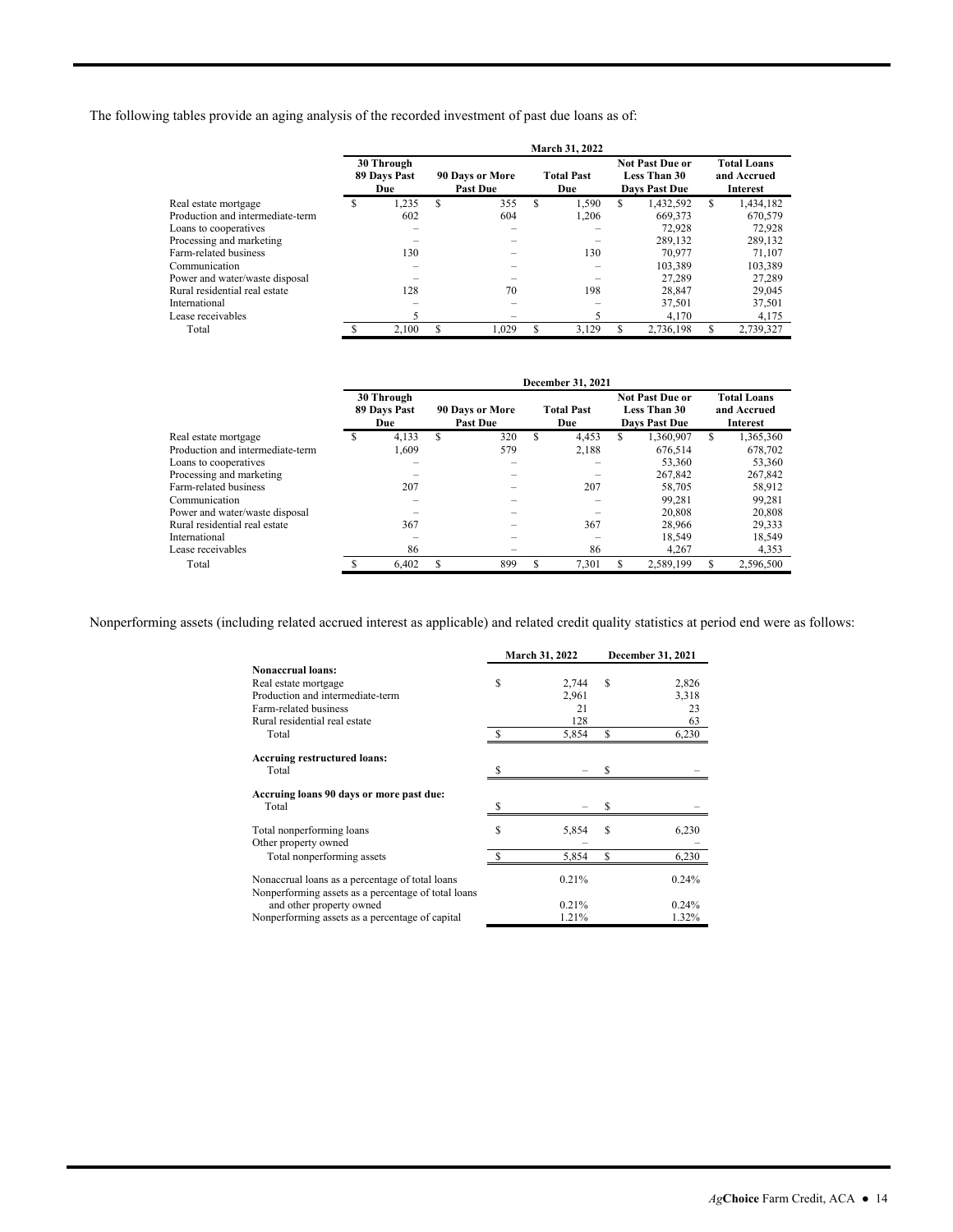The following table presents information related to the recorded investment of impaired loans at period end. Impaired loans are loans for which it is probable that all principal and interest will not be collected according to the contractual terms of the loan.

|                                      | <b>March 31, 2022</b> |   | December 31, 2021 |
|--------------------------------------|-----------------------|---|-------------------|
| Impaired nonaccrual loans:           |                       |   |                   |
| Current as to principal and interest | 4,558                 |   | 4,643             |
| Past due                             | 1,296                 |   | 1,587             |
| Total                                | 5,854                 |   | 6.230             |
| <b>Impaired accrual loans:</b>       |                       |   |                   |
| Restructured                         |                       | S |                   |
| 90 days or more past due             |                       |   |                   |
| Total                                |                       |   |                   |
| Total impaired loans                 | 5,854                 |   | 6.230             |
| Additional commitments to lend       |                       |   |                   |

The following tables present additional impaired loan information at period end. Unpaid principal balance represents the contractual principal balance of the loan.

|                                              |    |                        |    | March 31, 2022                        |    |                             |   |                              |    | Three Months Ended March 31, 2022                                |
|----------------------------------------------|----|------------------------|----|---------------------------------------|----|-----------------------------|---|------------------------------|----|------------------------------------------------------------------|
| <b>Impaired loans:</b>                       |    | Recorded<br>Investment |    | Unpaid<br>Principal<br><b>Balance</b> |    | Related<br><b>Allowance</b> |   | Average<br>Impaired<br>Loans |    | <b>Interest Income</b><br>Recognized on<br><b>Impaired Loans</b> |
| With a related allowance for credit losses:  |    |                        |    |                                       |    |                             |   |                              |    |                                                                  |
| Total                                        |    |                        |    |                                       |    |                             |   |                              |    |                                                                  |
| With no related allowance for credit losses: |    |                        |    |                                       |    |                             |   |                              |    |                                                                  |
| Real estate mortgage                         | \$ | 2.744                  | S  | 3,517                                 | \$ |                             | S | 2,876                        | S  | 59                                                               |
| Production and intermediate-term             |    | 2,961                  |    | 3,825                                 |    |                             |   | 3,104                        |    | 63                                                               |
| Farm-related business                        |    | 21                     |    | 22                                    |    |                             |   | 22                           |    |                                                                  |
| Rural residential real estate                |    | 128                    |    | 145                                   |    |                             |   | 134                          |    | 3                                                                |
| Total                                        |    | 5,854                  | \$ | 7,509                                 | \$ |                             | S | 6,136                        | \$ | 125                                                              |
| <b>Total impaired loans:</b>                 |    |                        |    |                                       |    |                             |   |                              |    |                                                                  |
| Real estate mortgage                         | S  | 2.744                  | S  | 3,517                                 | S  |                             | S | 2,876                        | S  | 59                                                               |
| Production and intermediate-term             |    | 2.961                  |    | 3.825                                 |    |                             |   | 3,104                        |    | 63                                                               |
| Farm-related business                        |    | 21                     |    | 22                                    |    |                             |   | 22                           |    |                                                                  |
| Rural residential real estate                |    | 128                    |    | 145                                   |    |                             |   | 134                          |    | 3                                                                |
| Total                                        |    | 5,854                  | S  | 7,509                                 | S  |                             | S | 6,136                        |    | 125                                                              |

|                                                      |   |                        |    | <b>December 31, 2021</b>              |   |                      |    |                              |                                                                  | <b>Year Ended December 31, 2021</b> |
|------------------------------------------------------|---|------------------------|----|---------------------------------------|---|----------------------|----|------------------------------|------------------------------------------------------------------|-------------------------------------|
| <b>Impaired loans:</b>                               |   | Recorded<br>Investment |    | Unpaid<br>Principal<br><b>Balance</b> |   | Related<br>Allowance |    | Average<br>Impaired<br>Loans | <b>Interest Income</b><br>Recognized on<br><b>Impaired Loans</b> |                                     |
| With a related allowance for credit losses:<br>Total |   |                        |    |                                       |   |                      | S  |                              |                                                                  |                                     |
| With no related allowance for credit losses:         |   |                        |    |                                       |   |                      |    |                              |                                                                  |                                     |
| Real estate mortgage                                 | S | 2,826                  | S  | 3,559                                 | S |                      | \$ | 3,630                        | \$                                                               | 769                                 |
| Production and intermediate-term                     |   | 3.318                  |    | 4,239                                 |   |                      |    | 4,262                        |                                                                  | 902                                 |
| Farm-related business                                |   | 23                     |    | 23                                    |   |                      |    | 30                           |                                                                  | 6                                   |
| Rural residential real estate                        |   | 63                     |    | 78                                    |   |                      |    | 81                           | S                                                                | 17                                  |
| Total                                                |   | 6,230                  | \$ | 7,899                                 | S |                      | S  | 8,003                        |                                                                  | 1,694                               |
| <b>Total impaired loans:</b>                         |   |                        |    |                                       |   |                      |    |                              |                                                                  |                                     |
| Real estate mortgage                                 | S | 2,826                  | S  | 3,559                                 | S |                      | \$ | 3,630                        | \$.                                                              | 769                                 |
| Production and intermediate-term                     |   | 3,318                  |    | 4,239                                 |   |                      |    | 4,262                        |                                                                  | 902                                 |
| Farm-related business                                |   | 23                     |    | 23                                    |   |                      |    | 30                           |                                                                  | 6                                   |
| Rural residential real estate                        |   | 63                     |    | 78                                    |   |                      |    | 81                           | S                                                                | 17                                  |
| Total                                                |   | 6,230                  | \$ | 7,899                                 | S |                      | S  | 8,003                        |                                                                  | 1,694                               |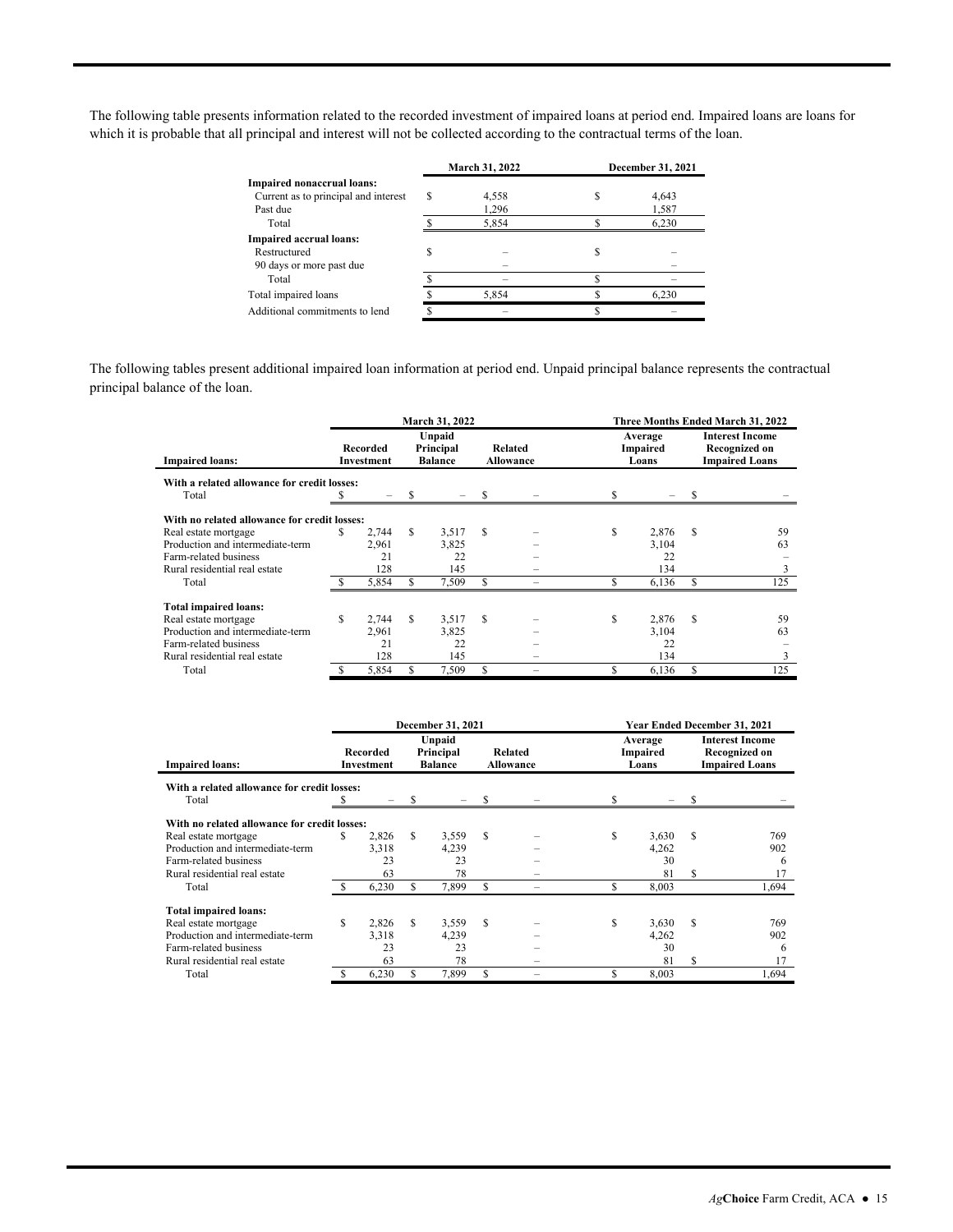A summary of changes in the allowance for loan losses and recorded investment in loans for each reporting period follows:

|                                                        |              | <b>Real Estate</b><br>Mortgage |               | Production<br>and<br>Intermediate-<br>term |   | Agribusiness* |               | Communication |             | Power and<br>Water/Waste<br><b>Disposal</b> |                    | Rural<br><b>Residential</b><br><b>Real Estate</b> |              | International |               | Lease<br><b>Receivables</b> |          | <b>Total</b> |
|--------------------------------------------------------|--------------|--------------------------------|---------------|--------------------------------------------|---|---------------|---------------|---------------|-------------|---------------------------------------------|--------------------|---------------------------------------------------|--------------|---------------|---------------|-----------------------------|----------|--------------|
| Activity related to the allowance for credit losses:   |              |                                |               |                                            |   |               |               |               |             |                                             |                    |                                                   |              |               |               |                             |          |              |
| Balance at December 31, 2021                           | S            | 4,150                          | S             | 5,309                                      | S | 3,948         | S             | 705           | S           | 118                                         | $\mathcal{S}$      | 70                                                | S            | 164           | -S            | 37                          | S        | 14,501       |
| Charge-offs                                            |              |                                |               |                                            |   |               |               |               |             |                                             |                    |                                                   |              |               |               |                             |          |              |
| Recoveries                                             |              |                                |               |                                            |   |               |               |               |             |                                             |                    |                                                   |              |               |               |                             |          |              |
| Provision for loan losses                              |              | 85                             |               | (106)                                      |   | 372           |               | 107           |             | 34                                          |                    | (5)                                               |              | (56)          |               | (3)                         |          | 428          |
| Balance at March 31, 2022                              | -S           | 4,235                          | $\mathbb{S}$  | 5,203                                      | S | 4,320         | S             | 812           | S           | 152                                         | S                  | 65                                                | S            | 108           | S             | 34                          | S        | 14,929       |
| Balance at December 31, 2020                           | S            | 4,194                          | s             | 5,749                                      | S | 3,827         | S             | 849           | S           | 85                                          | <sup>\$</sup>      | 73                                                | \$.          | 185           | S             | 217                         | <b>S</b> | 15,179       |
| Charge-offs                                            |              |                                |               |                                            |   |               |               |               |             |                                             |                    |                                                   |              |               |               |                             |          |              |
| Recoveries                                             |              |                                |               |                                            |   |               |               |               |             |                                             |                    |                                                   |              |               |               |                             |          |              |
| Provision for loan losses                              |              | 208                            |               | 14                                         |   | 238           |               | (62)          |             | 26                                          |                    |                                                   |              | 8             |               | (179)                       |          | 254          |
| Balance at March 31, 2021                              | -S           | 4,402                          | S             | 5,763                                      | S | 4,065         | <sup>\$</sup> | 787           | S.          | 111                                         | <sup>\$</sup>      | 74                                                | S            | 193           | S             | 38                          | S        | 15,433       |
| Allowance on loans evaluated for impairment:           |              |                                |               |                                            |   |               |               |               |             |                                             |                    |                                                   |              |               |               |                             |          |              |
| Individually                                           | S            |                                | \$            |                                            | S |               | S             |               | S           |                                             | S                  |                                                   | S            |               |               |                             | S        |              |
| Collectively                                           |              | 4,235                          |               | 5,203                                      |   | 4,320         |               | 812           |             | 152                                         |                    | 65                                                |              | 108           |               | 34                          |          | 14,929       |
| Balance at March 31, 2022                              | $\mathbb{S}$ | 4,235                          | S             | 5,203                                      | S | 4,320         | $\mathbb{S}$  | 812           | $\mathbf S$ | 152                                         | $\mathbb{S}$       | 65                                                | $\mathbf{s}$ | 108           | S             | 34                          | S        | 14,929       |
| Individually                                           | s            | $\overline{\phantom{a}}$       | S             | $\overline{\phantom{m}}$                   | S |               | S             |               | S           | -                                           | <sup>\$</sup>      | $\overline{\phantom{a}}$                          | S            |               | -S            |                             | S        |              |
| Collectively                                           |              | 4,150                          |               | 5,309                                      |   | 3,948         |               | 705           |             | 118                                         |                    | 70                                                |              | 164           |               | 37                          |          | 14,501       |
| Balance at December 31, 2021                           | S            | 4,150                          | S             | 5,309                                      | S | 3,948         | \$            | 705           | S.          | 118                                         |                    | 70                                                | S            | 164           | S             | 37                          | S        | 14,501       |
| Recorded investment in loans evaluated for impairment: |              |                                |               |                                            |   |               |               |               |             |                                             |                    |                                                   |              |               |               |                             |          |              |
| Individually                                           | S            | 1,513                          | \$            | 1,437                                      | S |               | S             |               | S           |                                             | -S                 |                                                   | S            |               |               |                             |          | 2,950        |
| Collectively                                           |              | 1,432,669                      |               | 669,142                                    |   | 433,167       |               | 103,389       |             | 27,289                                      |                    | 29,045                                            |              | 37,501        |               | 4,175                       |          | 2,736,377    |
| Balance at March 31, 2022                              |              | ,434,182                       | <sup>\$</sup> | 670,579                                    | S | 433,167       | <sup>\$</sup> | 103,389       | S           | 27,289                                      | $\mathbf{\hat{s}}$ | 29,045                                            | S            | 37,501        | S             | 4,175                       | S        | 2,739,327    |
|                                                        | S            | 1,553                          | \$            | 1,547                                      | S |               | S             |               | S           |                                             | <sup>\$</sup>      | $\overline{\phantom{m}}$                          | S            |               | <sup>\$</sup> |                             | \$.      | 3,100        |
| Individually                                           |              | 1,363,807                      |               | 677,155                                    |   | 380,114       |               | 99,281        |             | 20,808                                      |                    | 29,333                                            |              | 18,549        |               | 4,353                       |          | 2,593,400    |
| Collectively                                           | S            | 1,365,360                      | s             | 678,702                                    | S | 380,114       | S             | 99,281        | s           | 20,808                                      | \$                 | 29,333                                            | \$           | 18,549        | s             | 4,353                       | \$       | 2,596,500    |
| Balance at December 31, 2021                           |              |                                |               |                                            |   |               |               |               |             |                                             |                    |                                                   |              |               |               |                             |          |              |

*\*Includes the loan types: Loans to cooperatives, Processing and marketing, and Farm-related business.* 

A restructuring of a debt constitutes a troubled debt restructuring (TDR) if the creditor for economic or legal reasons related to the debtor's financial difficulties grants a concession to the debtor that it would not otherwise consider. There were no new TDRs that occurred during the three months period ended March 31, 2022 and 2021.

Interest concessions may include interest forgiveness and interest deferment. Principal concessions may include principal forgiveness, principal deferment, and maturity extension. Other concessions may include additional compensation received which might be in the form of cash or other assets.

 periods presented. Payment default is defined as a payment that was thirty days or more past due. There were no TDRs that occurred during the previous twelve months and for which there was a subsequent payment default during the

 The following table provides information at period end on outstanding loans restructured in troubled debt restructurings. These loans are included as impaired loans in the impaired loan table.

|                                  |                       | <b>Total TDRs</b> |                          |                       | <b>Nonaccrual TDRs</b> |                          |
|----------------------------------|-----------------------|-------------------|--------------------------|-----------------------|------------------------|--------------------------|
|                                  | <b>March 31, 2022</b> |                   | <b>December 31, 2021</b> | <b>March 31, 2022</b> |                        | <b>December 31, 2021</b> |
| Real estate mortgage             | 619                   |                   | 644                      | 619                   |                        | 644                      |
| Production and intermediate-term | 128                   |                   | 343                      | 128                   |                        | 343                      |
| Total loans                      | 747                   |                   | 987                      | 747                   |                        | 987                      |
| Additional commitments to lend   | -                     |                   | $-$                      |                       |                        |                          |

#### **Note 3 — Investments**

#### *Equity Investments in Other Farm Credit System Institutions*

Equity investments in other Farm Credit System institutions are generally nonmarketable investments consisting of stock and participation certificates, allocated surplus, and reciprocal investments in other institutions regulated by the FCA. These

investments are carried at cost and evaluated for impairment based on the ultimate recoverability of the par value rather than by recognizing temporary declines in value.

Associations are required to maintain ownership in AgFirst (AgFirst or the Bank) in the form of Class B or Class C stock as determined by the Bank. The Bank may require additional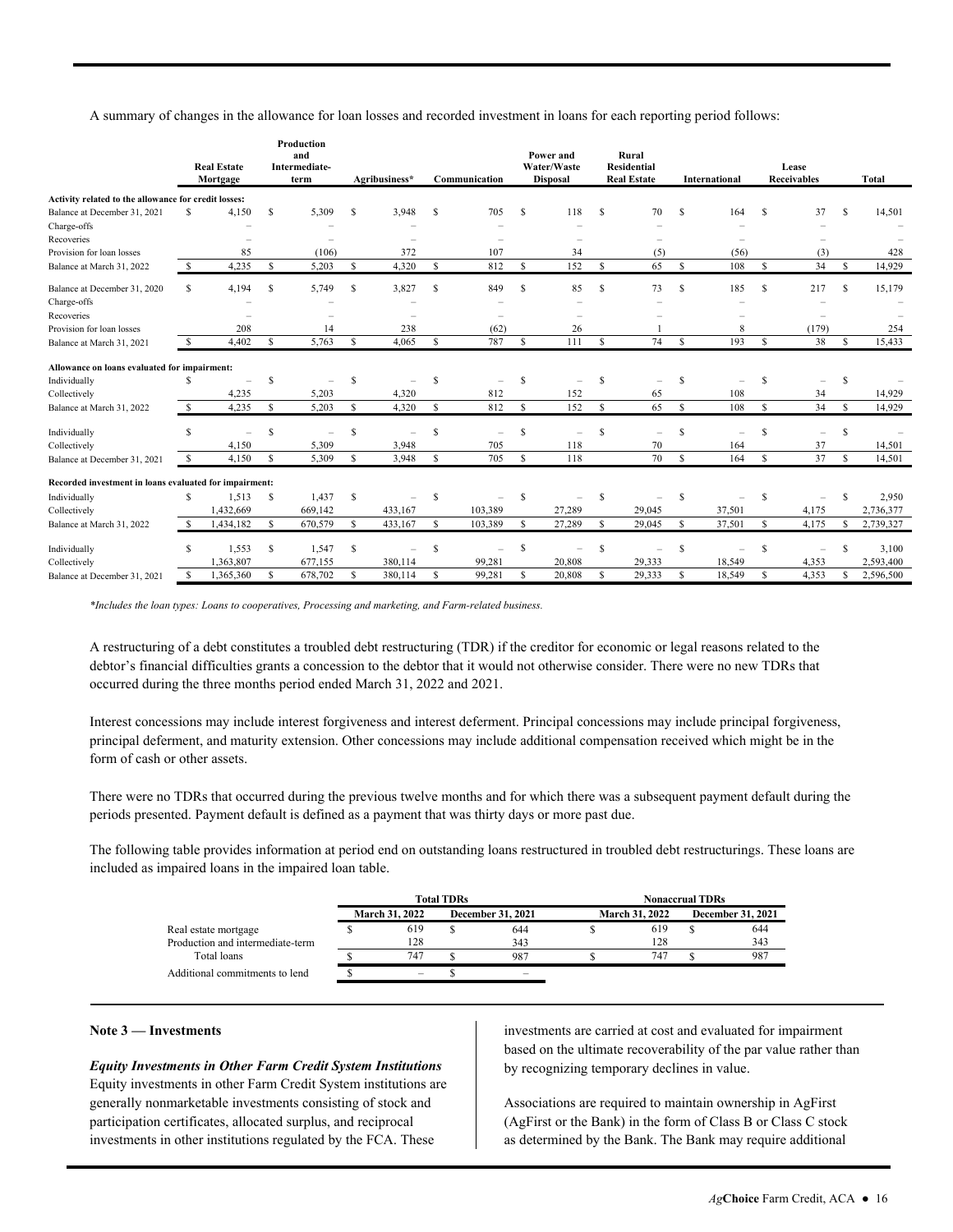shareholders' equity totaled \$2.0 billion. The Bank's earnings capital contributions to maintain its capital requirements. The Association owned 8.28 percent of the issued stock of the Bank as of March 31, 2022 net of any reciprocal investment. As of that date, the Bank's assets totaled \$39.1 billion and were \$113 million for the first three months of 2022. In addition, the Association held investments of \$1,179 related to other Farm Credit institutions.

#### **Note 4 — Debt**

#### *Notes Payable to AgFirst Farm Credit Bank*

The Association's indebtedness to the Bank represents borrowings by the Association to fund its earning assets. This indebtedness is collateralized by a pledge of substantially all of the Association's assets. The contractual terms of the revolving line of credit are contained in the General Financing Agreement (GFA). The GFA also defines Association performance criteria for borrowing from the Bank, which includes borrowing base margin, earnings and capital covenants, among others.

#### **Note 5 — Members' Equity**

#### *Accumulated Other Comprehensive Income (AOCI)*

|                                                     |   | <b>Changes in Accumulated Other</b> |   | Comprehensive Income by Component (a) |
|-----------------------------------------------------|---|-------------------------------------|---|---------------------------------------|
|                                                     |   | Three Months Ended March 31.        |   |                                       |
|                                                     |   | 2022                                |   | 2021                                  |
| <b>Employee Benefit Plans:</b>                      |   |                                     |   |                                       |
| Balance at beginning of period                      | S | (91)                                | S | (97)                                  |
| Other comprehensive income before reclassifications |   |                                     |   |                                       |
| Amounts reclassified from AOCI                      |   |                                     |   |                                       |
| Net current period other comprehensive income       |   |                                     |   |                                       |
| Balance at end of period                            |   | (90)                                |   | (96)                                  |

|                                       |          |                              |      | Reclassifications Out of Accumulated Other Comprehensive Income (b) |
|---------------------------------------|----------|------------------------------|------|---------------------------------------------------------------------|
|                                       |          | Three Months Ended March 31. |      |                                                                     |
|                                       |          | 2022                         | 2021 | <b>Income Statement Line Item</b>                                   |
| <b>Defined Benefit Pension Plans:</b> |          |                              |      |                                                                     |
| Periodic pension costs                |          |                              |      | See Note 7.                                                         |
| Net amounts reclassified              | <b>S</b> |                              |      |                                                                     |

*(a) Amounts in parentheses indicate debits to AOCI. (b) Amounts in parentheses indicate debits to profit/loss*.

#### **Note 6 — Fair Value Measurement**

Fair value is defined as the exchange price that would be received for an asset or paid to transfer a liability in an orderly transaction between market participants in the principal or most advantageous market for the asset or liability.

Accounting guidance establishes a hierarchy for disclosure of fair value measurements to maximize the use of observable inputs, that is, inputs that reflect the assumptions market participants would use in pricing an asset or liability based on market data obtained from sources independent of the reporting entity. The hierarchy is based upon the transparency of inputs to the valuation of an asset or liability as of the measurement date. A financial instrument's categorization within the hierarchy tiers is based upon the lowest level of input that is significant to the fair value measurement.

The classifications within the fair value hierarchy are as follows:

Level 1 inputs to the valuation methodology are unadjusted quoted prices for identical assets or liabilities in active markets.

liability. liability.<br>Level 3 inputs are unobservable and supported by little or no Level 2 inputs include quoted prices for similar assets and liabilities in active markets; quoted prices in markets that are not active; and inputs that are observable, or can be corroborated, for substantially the full term of the asset or

market activity. Valuation is determined using pricing models, discounted cash flow methodologies, or similar techniques, and could include significant management judgment or estimation. Level 3 assets and liabilities also could include instruments whose price has been adjusted based on dealer quoted pricing that is different than the third-party valuation or internal model pricing.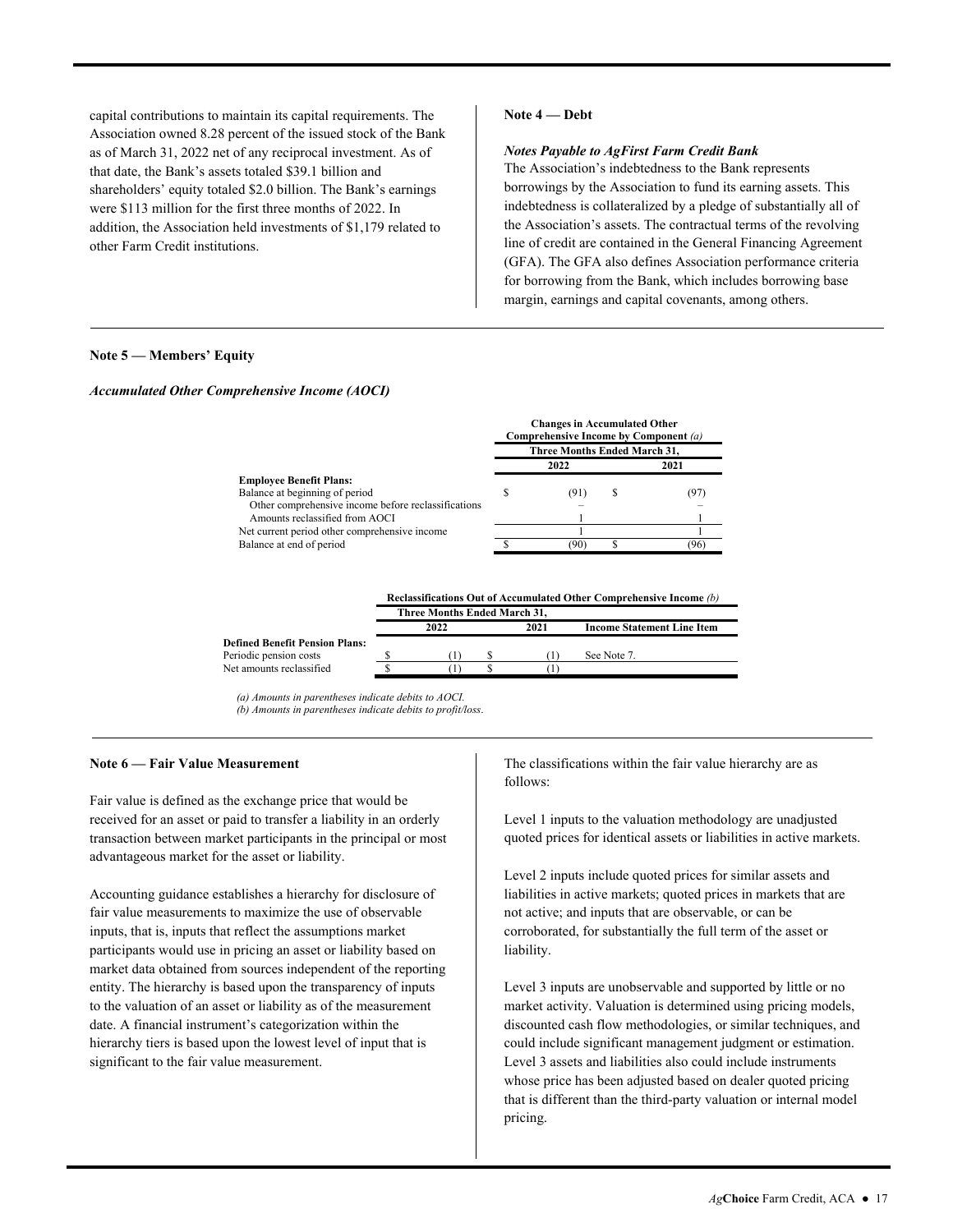For a complete discussion of the inputs and other assumptions There were no Level 3 assets or liabilities measured at fair considered in assigning various assets and liabilities to the fair value on a recurring basis for the periods presented. The value hierarchy levels, see the latest Annual Report to Association had no transfers of assets or liabilities into or out Shareholders. **Shareholders** of Level 1 or Level 2 during the periods presented.

 date. The following tables summarize the carrying amounts of these assets and liabilities at period end, and their related fair values. Fair values are estimated at each period end date for assets and liabilities measured at fair value on a recurring basis. Other Financial Instruments are not measured at fair value in the statement of financial position, but their fair values are estimated as of each period end

|                                           |    |                                    |             |          |    | March 31, 2022           |             |           |    |                            |
|-------------------------------------------|----|------------------------------------|-------------|----------|----|--------------------------|-------------|-----------|----|----------------------------|
|                                           |    | <b>Total</b><br>Carrying<br>Amount |             | Level 1  |    | Level 2                  |             | Level 3   |    | <b>Total Fair</b><br>Value |
| <b>Recurring Measurements</b><br>Assets:  |    |                                    |             |          |    |                          |             |           |    |                            |
| Assets held in trust funds                |    | 119                                | S           | 119      | S  |                          | S           |           | S  | 119                        |
| <b>Recurring Assets</b>                   | S  | 119                                | $\mathbf S$ | 119      | S  |                          | $\mathbf S$ |           | S  | 119                        |
| <b>Liabilities:</b>                       |    |                                    |             |          |    |                          |             |           |    |                            |
| Recurring Liabilities                     | S  |                                    | S           |          | \$ |                          | \$          |           | \$ |                            |
| <b>Nonrecurring Measurements</b>          |    |                                    |             |          |    |                          |             |           |    |                            |
| Assets:                                   |    |                                    |             |          |    |                          |             |           |    |                            |
| Impaired loans                            | S  |                                    | S           |          | S  |                          | S           |           | S  |                            |
| Other property owned                      |    |                                    |             |          |    |                          |             |           |    |                            |
| Nonrecurring Assets                       | S  | $\equiv$                           | S           | $\equiv$ | \$ | $\equiv$                 | \$          | $\equiv$  | \$ |                            |
| <b>Other Financial Instruments</b>        |    |                                    |             |          |    |                          |             |           |    |                            |
| Assets:                                   |    |                                    |             |          |    |                          |             |           |    |                            |
| Cash                                      | S  | 12                                 | S           | 12       | S  |                          | S           |           | S  | 12                         |
| Loans                                     |    | 2,714,354                          |             |          |    |                          |             | 2,627,062 |    | 2,627,062                  |
| <b>Other Financial Assets</b>             | S  | 2,714,366                          | S           | 12       | S  | $\equiv$                 | S           | 2,627,062 | S  | 2,627,074                  |
| <b>Liabilities:</b>                       |    |                                    |             |          |    |                          |             |           |    |                            |
| Notes payable to AgFirst Farm Credit Bank | \$ | 2,218,903                          | \$          |          | \$ |                          | S           | 2,155,001 | S  | 2,155,001                  |
| Other Financial Liabilities               | S  | 2,218,903                          | S           | ÷,       | \$ | $\overline{\phantom{0}}$ | \$          | 2,155,001 | S  | 2,155,001                  |

|                                           |   | Total<br>Carrying<br>Amount |    | Level 1 |    | Level 2 |     | Level 3   |    | <b>Total Fair</b><br>Value |
|-------------------------------------------|---|-----------------------------|----|---------|----|---------|-----|-----------|----|----------------------------|
| <b>Recurring Measurements</b>             |   |                             |    |         |    |         |     |           |    |                            |
| Assets:                                   |   |                             |    |         |    |         |     |           |    |                            |
| Assets held in trust funds                | S | 118                         | S  | 118     | S  |         |     |           |    | 118                        |
| <b>Recurring Assets</b>                   |   | 118                         | \$ | 118     | \$ |         |     |           |    | 118                        |
| <b>Liabilities:</b>                       |   |                             |    |         |    |         |     |           |    |                            |
| Recurring Liabilities                     |   |                             | \$ |         | \$ |         | S   |           | \$ |                            |
| <b>Nonrecurring Measurements</b>          |   |                             |    |         |    |         |     |           |    |                            |
| Assets:                                   |   |                             |    |         |    |         |     |           |    |                            |
| Impaired loans                            | S |                             | S  |         | S  |         | S   |           | S  |                            |
| Other property owned                      |   |                             |    |         |    |         |     |           |    |                            |
| Nonrecurring Assets                       |   |                             | S  |         | S  |         | S   |           | S  |                            |
| <b>Other Financial Instruments</b>        |   |                             |    |         |    |         |     |           |    |                            |
| Assets:                                   |   |                             |    |         |    |         |     |           |    |                            |
| Cash                                      | S | 15                          | S  | 15      | S  |         | \$. |           | S  | 15                         |
| Loans                                     |   | 2,573,353                   |    |         |    |         |     | 2,555,106 |    | 2,555,106                  |
| <b>Other Financial Assets</b>             |   | 2,573,368                   | \$ | 15      | \$ | -       | S   | 2,555,106 |    | 2,555,121                  |
| <b>Liabilities:</b>                       |   |                             |    |         |    |         |     |           |    |                            |
| Notes payable to AgFirst Farm Credit Bank | S | 2,122,048                   | S  |         | \$ |         |     | 2,109,091 |    | 2,109,091                  |
| Other Financial Liabilities               |   | 2,122,048                   | S  |         | \$ | -       | S   | 2,109,091 |    | 2,109,091                  |

measurements for Level 3 assets and liabilities. Use of these impact on fair value. techniques requires determination of relevant inputs and

*Uncertainty in Measurements of Fair Value* assumptions, some of which represent significant unobservable Discounted cash flow or similar modeling techniques are inputs as indicated in the tables that follow. Accordingly, generally used to determine the recurring fair value changes in these unobservable inputs may have a significant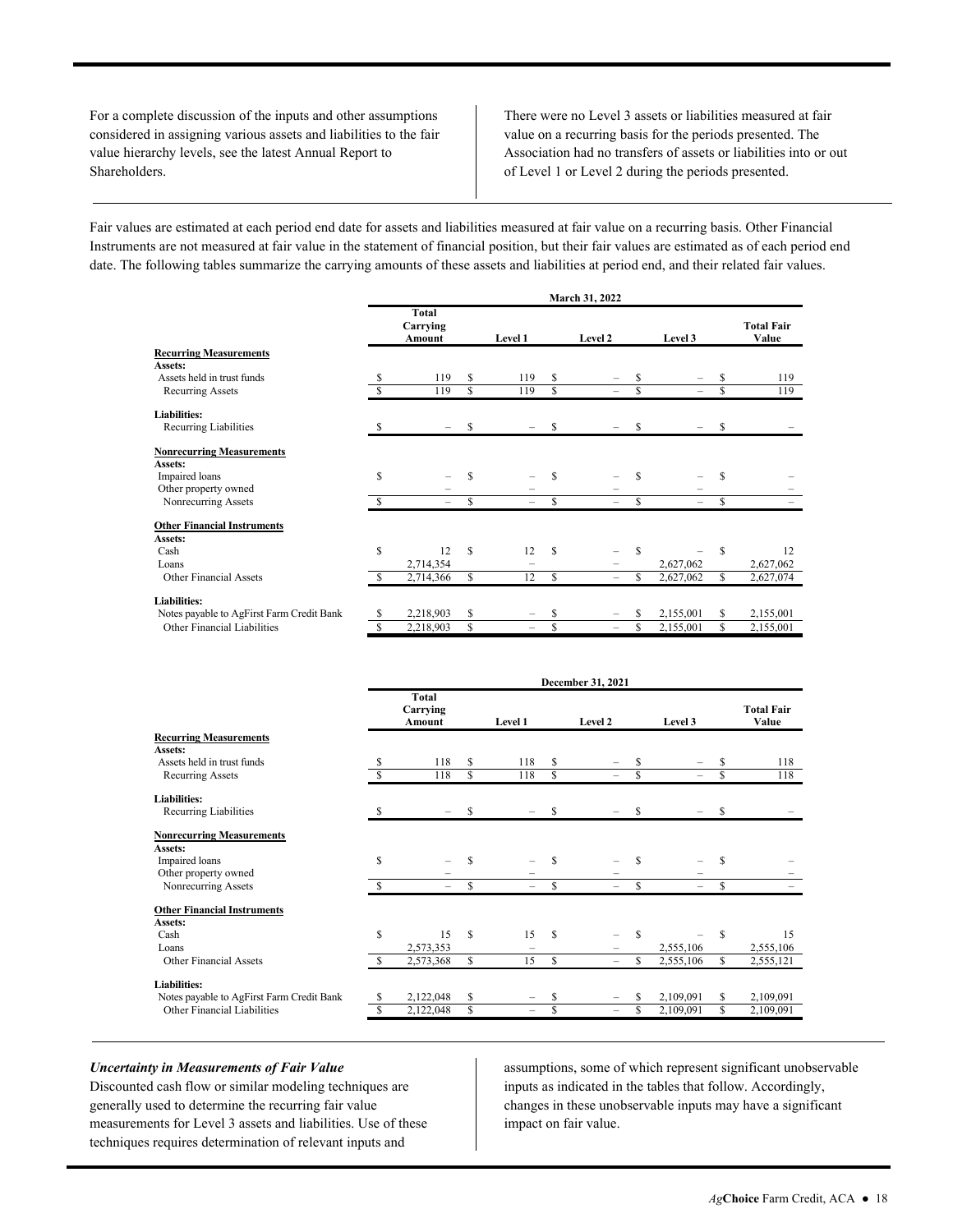Certain of these unobservable inputs will (in isolation) have a directionally consistent impact on the fair value of the instrument for a given change in that input. Alternatively, the fair value of the instrument may move in an opposite direction for a given change in another input. Where multiple inputs are used within the valuation technique of an asset or liability, a change in one input in a certain direction may be offset by an opposite change in another input having a potentially muted impact to the overall fair value of that particular instrument. Additionally, a change in one unobservable input may result in a change to another unobservable input (that is, changes in certain inputs are interrelated with one another), which may counteract or magnify the fair value impact.

#### *Inputs to Valuation Techniques*

 calibrated annually by an independent consultant. The fair Management determines the Association's valuation policies and procedures. The Bank performs the majority of the Association's valuations, and its valuation processes are value measurements are analyzed on a quarterly basis. For other valuations, documentation is obtained for third party

information, such as pricing, and periodically evaluated alongside internal information and pricing that is available.

 assumptions could significantly affect the estimates. Quoted market prices are generally not available for the instruments presented below. Accordingly fair values are based on judgments regarding anticipated cash flows, future expected loss experience, current economic conditions, risk characteristics of various financial instruments, and other factors. These estimates involve uncertainties and matters of judgment, and therefore cannot be determined with precision. Changes in

#### *Quantitative Information about Recurring and Nonrecurring Level 3 Fair Value Measurements*

With regard to nonrecurring measurements for impaired loans and other property owned, it is not practicable to provide specific information on inputs as each collateral property is unique. System institutions utilize appraisals to value these loans and other property owned and take into account unobservable inputs such as income and expense, comparable sales, replacement cost and comparability adjustments.

|                                           | <b>Valuation Technique(s)</b> | Input                                                           |
|-------------------------------------------|-------------------------------|-----------------------------------------------------------------|
| Cash                                      | Carrying value                | Par/principal and appropriate interest yield                    |
| Loans                                     | Discounted cash flow          | Prepayment forecasts<br>Probability of default<br>Loss severity |
| Notes payable to AgFirst Farm Credit Bank | Discounted cash flow          | Prepayment forecasts<br>Probability of default<br>Loss severity |

#### **Note 7 — Employee Benefit Plans**

The following table summarizes retirement and other postretirement benefit expenses for the Association:

|                               |   | <b>Three Months Ended</b> | March 31, |      |
|-------------------------------|---|---------------------------|-----------|------|
|                               |   | 2022                      |           | 2021 |
| Pension                       | S | 272                       |           | 645  |
| 401(k)                        |   | 301                       |           | 300  |
| Other postretirement benefits |   | 97                        |           | 98   |
| Total                         |   |                           |           | .043 |

Expenses in the above table are computed using allocated estimates of funding for multi-employer plans in which the Association participates. These amounts may change when a total funding amount and allocation is determined by the respective Plan's Sponsor Committee. Also, market conditions could impact discount rates and return on plan assets which could change contributions necessary before the next plan measurement date of December 31, 2022.

Further details regarding employee benefit plans are contained in the 2021 Annual Report to Shareholders.

#### **Note 8 — Commitments and Contingent Liabilities**

 Association in which claims for money damages are asserted. liabilities and contingencies in connection with outstanding claims that may be pending. From time to time, legal actions are pending against the On at least a quarterly basis, the Association assesses its legal proceedings utilizing the latest information available. While the outcome of legal proceedings is inherently uncertain, on the basis of information presently available, management, after consultation with legal counsel, is of the opinion that the ultimate liability, if any, from these actions, would not be material in relation to the financial position of the Association. Because it is remote that the Association will incur a loss or the loss is not estimable, no liability has been recorded for any

#### **Note 9 — Merger Activity**

On August 27, 2021, the Board of Directors of the Association and MidAtlantic Farm Credit, ACA signed a letter of intent to merge the two Associations and entered into an Agreement and Plan of Merger. Shareholders were provided written communication regarding the potential transaction. The merger